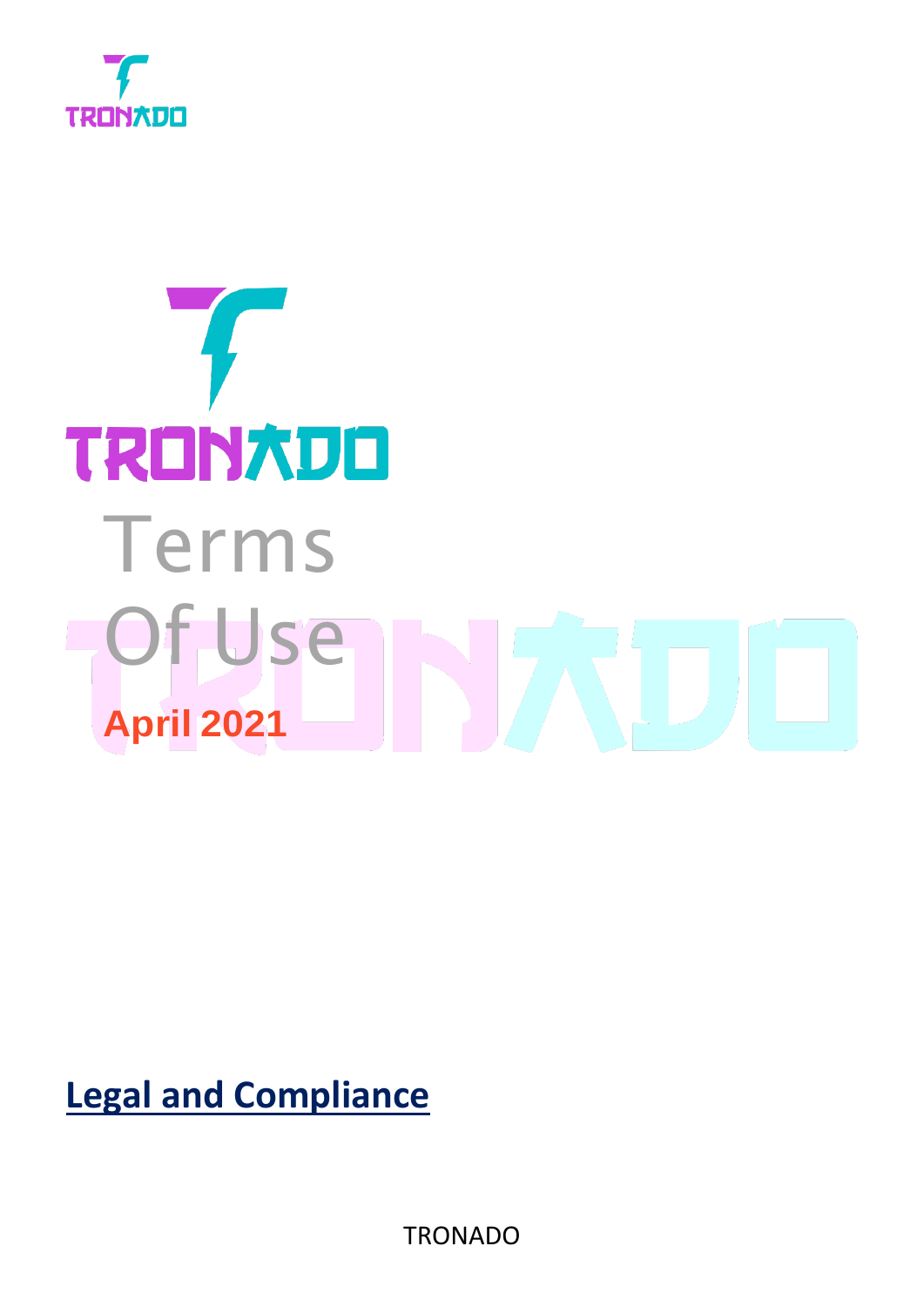

# **Table of Contents**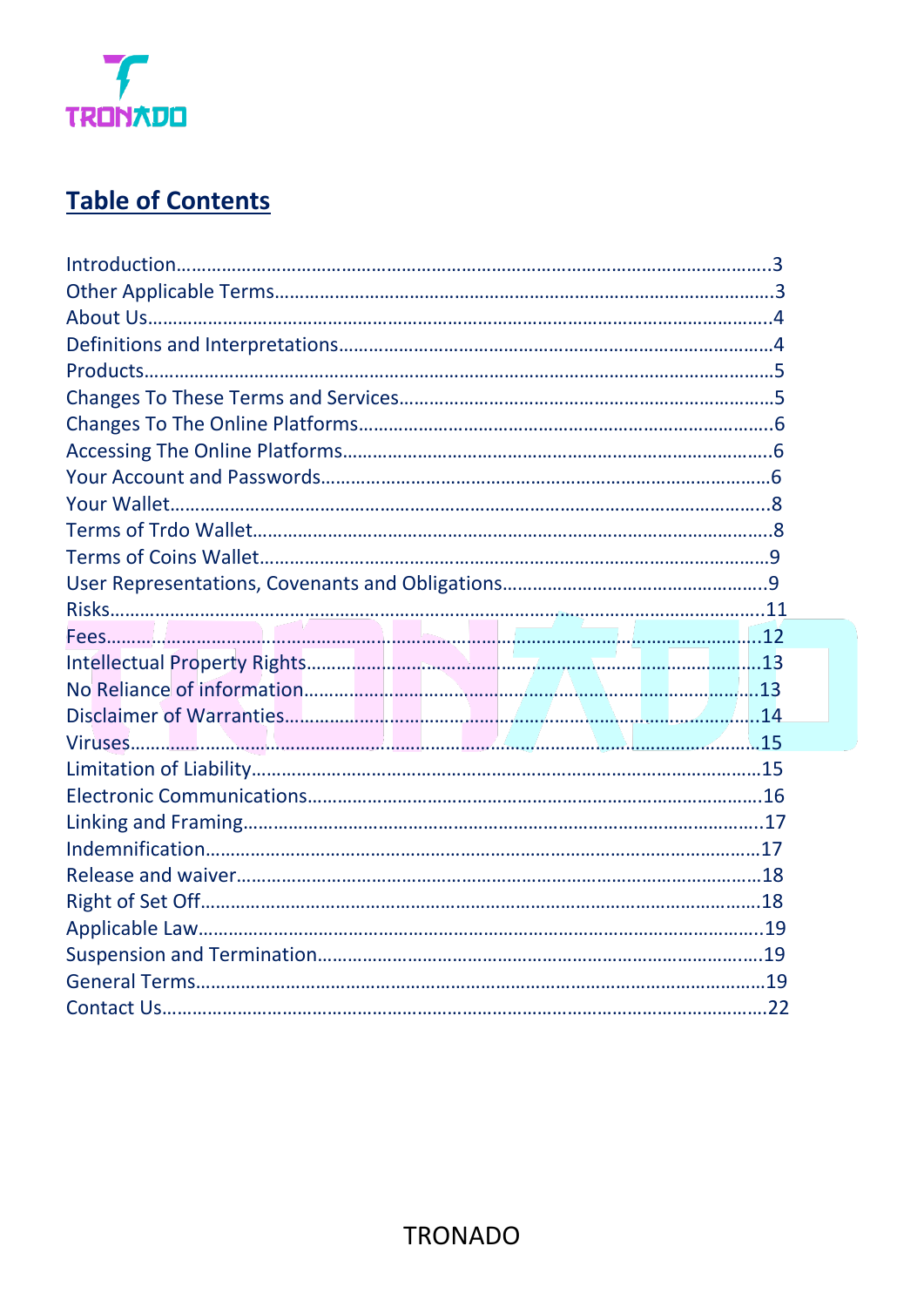

# **PLEASE READ THESE TERMS AND CONDITIONS CAREFULLY BEFORE USING THE ONLINE PLATFORMS**

#### **Introduction**

- 1. These User terms and conditions (together with the documents referred to in it) ("Terms") are the terms on which you may make use of our website www.tronado.io and the associated mobile and software applications (either existing or available in the future) and our digital assets trading services ("Online Platforms") whether as a guest or a registered user. Use of the Online Platforms includes accessing, browsing, or registering to use the Online Platforms. Please read these Terms carefully before you start to use the Online Platforms. We recommend that you print a copy of these Terms for future reference.
- 2. By using the Online Platforms, you confirm that you accept these Terms and that you agree to comply with them.
- 3. If you do not agree to these Terms, you must not use the Online Platforms If you do not agree with any amendments made by these Terms at any time in future, you must stop using the Online Platforms with immediate effect.

# **Other Applicable Terms**

- 1. These Terms refer to, incorporate, and include the following additional terms, which also apply to your use of the Online Platforms:
- 2. Our Privacy Policy, which sets out the terms on which we process any personal data we collect from you, or that you provide to us. By using the Online Platforms, you consent to such processing and you warrant that all data/ information provided by you is accurate, true and updated.
- 3. Our Anti-Money Laundering Policy, which sets out the terms regarding identity verification of our Users and the procedures followed for early identification and reporting of prohibited/illegal activities which may be committed by using our services. When using the Online Platforms, you must comply with the terms of the AML Policy. We may require further documentation for verifying your identity and the source of funds used to trade using the services prior to any confirmation of a trade. You further agree to provide us, at any time, with such information as we determine to be necessary and appropriate to verify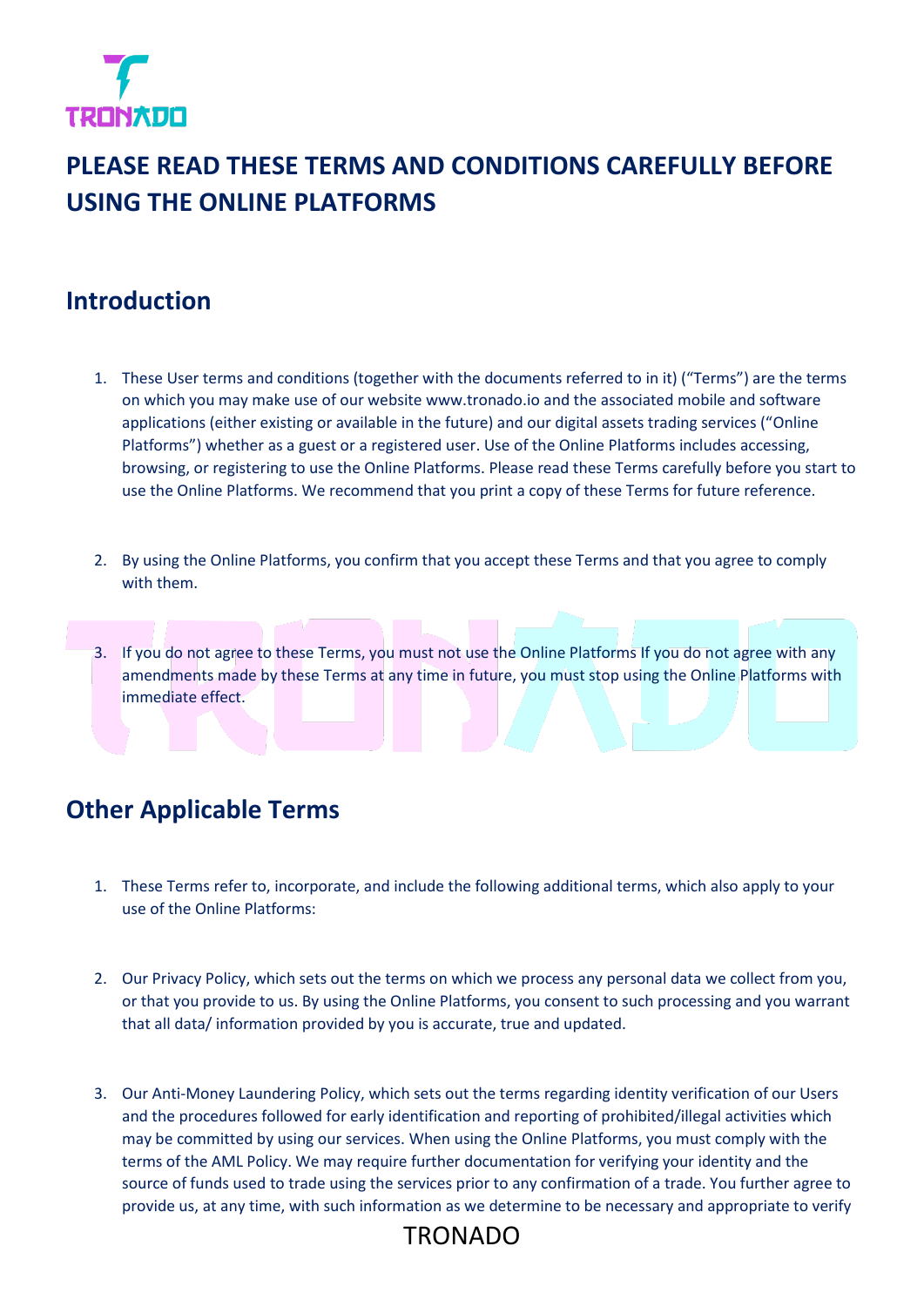

compliance with the anti-money laundering regulations of any applicable jurisdiction or to respond to requests for information concerning your identity from any governmental authority, self-regulatory organization or financial institution in connection with its anti-money laundering compliance procedures, and to update such information as necessary.

4. Our Beta Testing Terms & Conditions, which sets out the terms and conditions you must agree to in order to participate as a Beta tester and/or Licensee.

#### **About Us**

- 1. The Online Platforms provide access to an online digital assets exchange/profit sharing/trading/holding that currently facilitates the:
	- a) online trading of Digital Assets including their sale and purchase (either using fiat currency or another form of Digital Assets),
	- b) transfer of Funds from a User's Bank account/Fiat Wallet into its Linked Bank Account/Company's bank accounts and vice versa, and
	- c) online storage of Digital Assets owned by the Users (collectively the "Services").
- 2. All users of the Online Platforms who are residents of Dubai ("Dubai Users") will be serviced by the Crypque IT Solutions L.L.C ("Company" or "Crypque") incorporated under the Dubai Companies Act having its registered office at Building no. RESIDENCE 1072 AL MUTEENA PLOT NO. 346 LAND DM NO. 123-1072, MAKANI NO. 31665 96615 PROPERTY NO. OFFICE 8C-0441.
- 3. All users other than Dubai Users will be serviced by Crypque Private Limited ("Crypque") incorporated under Companies Act, 2013, which is an affiliate of the Company, having its office at 257, JMD Megapolis Sector 48, Sohna Road Gurgaon, India.

# **Definitions and Interpretations**

1. "Coin Wallet" means an online address accessible through the Online Platforms and operated by a User for storage of its Digital Assets;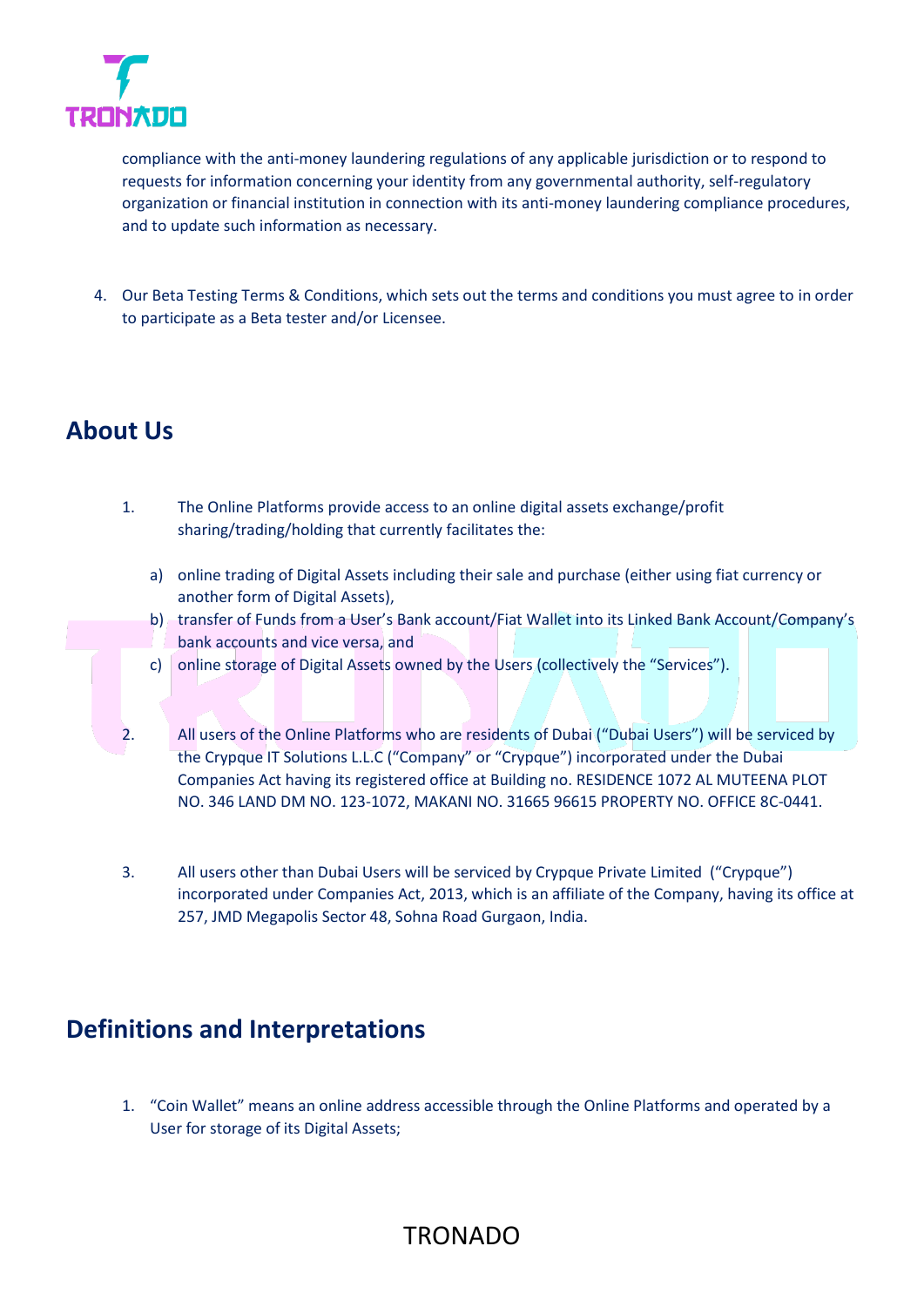

- 2. "Content" means any information, text, graphics, or other materials uploaded by the Company or the users, which appears on the Online Platforms for other users to access.
- 3. "Digital Assets" refers to cryptocurrencies including but not limited to Bitcoin, Litecoin, Ethereum, Ripple, etc., as well as proprietary coins and tokens (including Non-Fungible Tokens);
- 4. "Fiat Wallet" means an online address accessible through the Online Platforms and operated by a User for the storage of the User's fiat currency holdings;
- 5. "Funds" refers to both Digital Assets and fiat currency, as the case maybe;
- 6. "Linked Bank Account" refers to any bank account owned and operated by the User and held with a Scheduled Commercial Bank, whose details were provided by the User during the activation process as mentioned herein;
- 7. "Sanctions Lists" has the meaning given to it under the AML Policy;
- 8. "Wallet(s)" refers to a User's Coin Wallet/cashback wallet/income wallet/TRDO wallet and/or its Fiat Wallet, as the case maybe;
- 9. Any reference to "you" or "your" or "user" refers to you as a user of the Online Platforms and the Services and any reference to "we", "our" and "us" shall refer to the Company, its subsidiaries, affiliated entities, permitted assigns (as and when applicable) as the provider of the Services.
- 10. Any reference to "TRONADO" shall mean a collective reference to Crypque IT Solutions L.L.C and Crypque Pvt. Limited and its affiliates/agents/promoters.

TRONADO

### **Products**

Product guidelines for TRONADO:

1. TRDO Token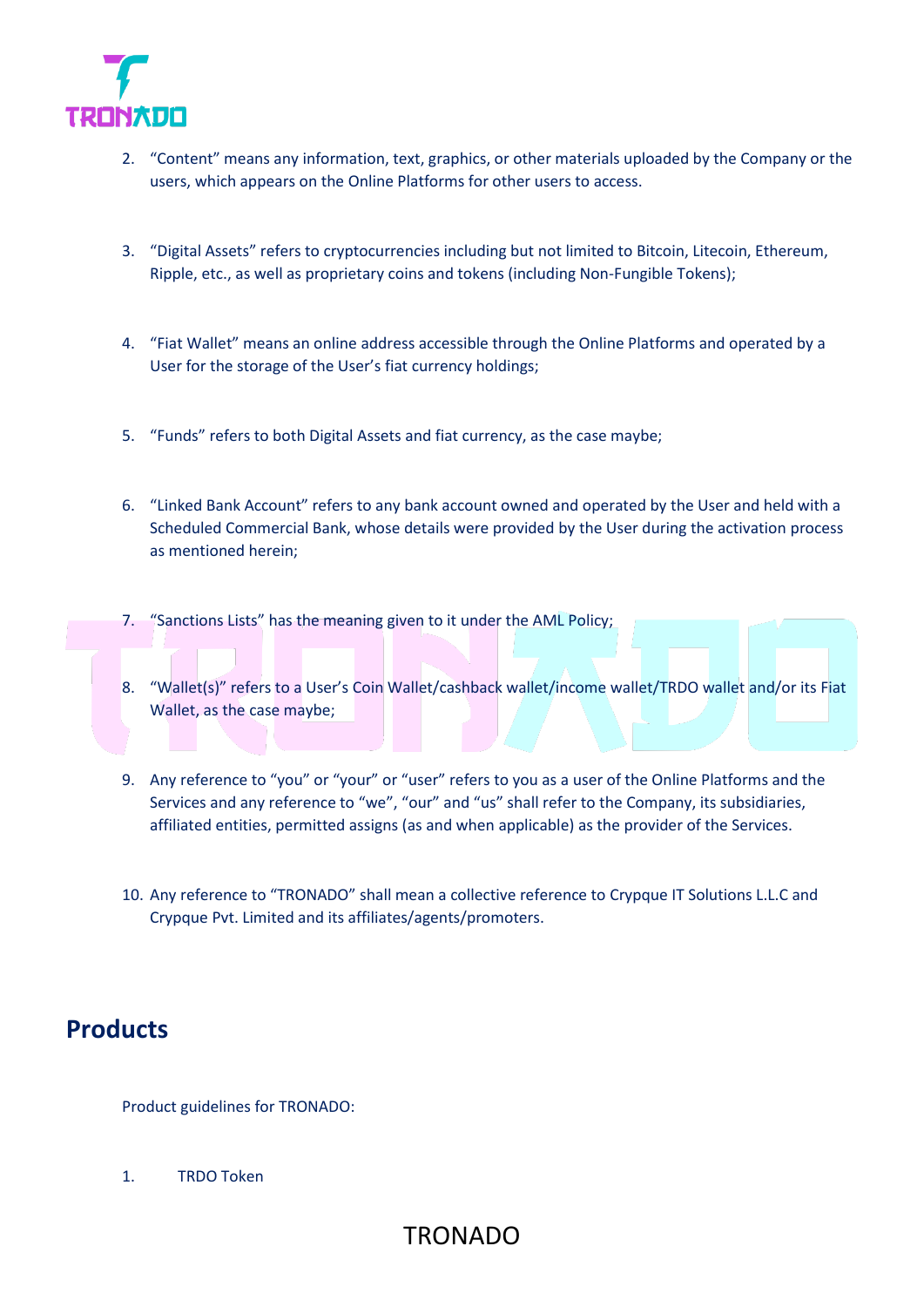

- 2. Tronado Application
- 3. Tronado.io
- 4. E commerce
- 5. Utility Wallet
- 6. UPI Payment Services
- 7. Blockchain Lottery
- 8. Blockchain Gaming
- 9. Blockchain

### **Changes To These Terms And Services**

- 1. We may revise these Terms at any time by amending this page. Please check this page from time to time to take notice of any changes that are made, as they shall be binding on you. If you do not agree with any part of these Terms or any amendments thereof, we insist that you stop using the Online Platform and Services with immediate effect.
- 2. We may, without prior notice, change the Services; add or remove functionalities or features; stop providing the Services or features of such Services, to you or to users generally; or create usage limits for the Services.

#### **Changes To The Online Platforms**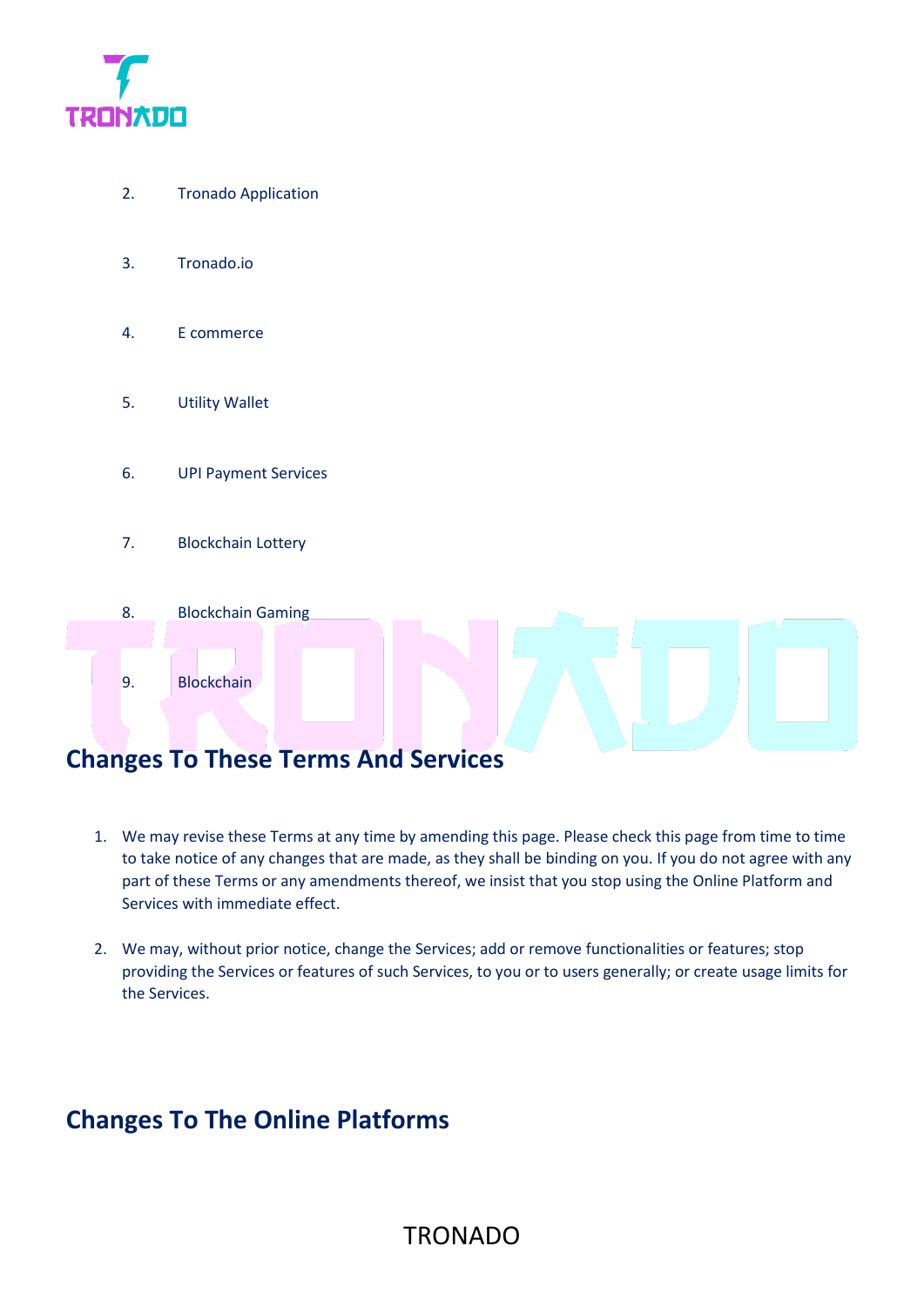

- 1. We endeavour to update the Online Platforms and any Content therein from time to time and may also change, replace or remove the Content at any time. However, the information provided herein is on an "as is" basis and we do not make any representation and/or warranty with respect to the accuracy, completeness and legality. In regards to the foregoing, we hereby disclaim all and any liability.
- 2. We do not guarantee that the Online Platforms, or any Content on it, will be free from errors or omissions.

#### **Accessing The Online Platforms**

- 1. We do not guarantee that your use of the Online Platforms will always be available/ uninterrupted. Access to the Online Platforms is permitted on a temporary basis. We may suspend, withdraw, discontinue or change all or any part of the Online Platforms without notice. We will not be liable to you including without limitation for any losses incurred due to volatility of prices of the Digital Assets if for any reason the Online Platforms are unavailable at any time or for any period.
- 2. You are also responsible for ensuring that all persons who access the Online Platforms through you/ your internet connection or network are aware of these Terms and other applicable terms and conditions, and that they comply with them.

#### **Your Account And Password**

1. If you choose to register with us through the Online Platforms, an account will be created for your use on the Online Platforms and you will be provided with required Account Information to enable your access to the Account. In order to access any Services, you must activate your account ("User Account") by following the identity verification process specified in the AML Policy. Failure to complete the User Account activation process as per the AML Policy will entitle the Company to terminate the said User Account. The term "Account Information" refers to a password and such information which may be provided by you as part of our security and verification procedures.If you register on the Online Platforms through any third-party website like Gmail etc., the login information of such a third-party account, as the case may be, shall be considered part of the Account Information. You must always treat Account Information as confidential and must not disclose it to any third party. Any access to the Online Platforms through your Account shall be considered as access by you or on your behalf and you shall be solely responsible for any activity carried out in, by or through your Account either on the Online Platforms or any other website accessed by you through the Online Platforms.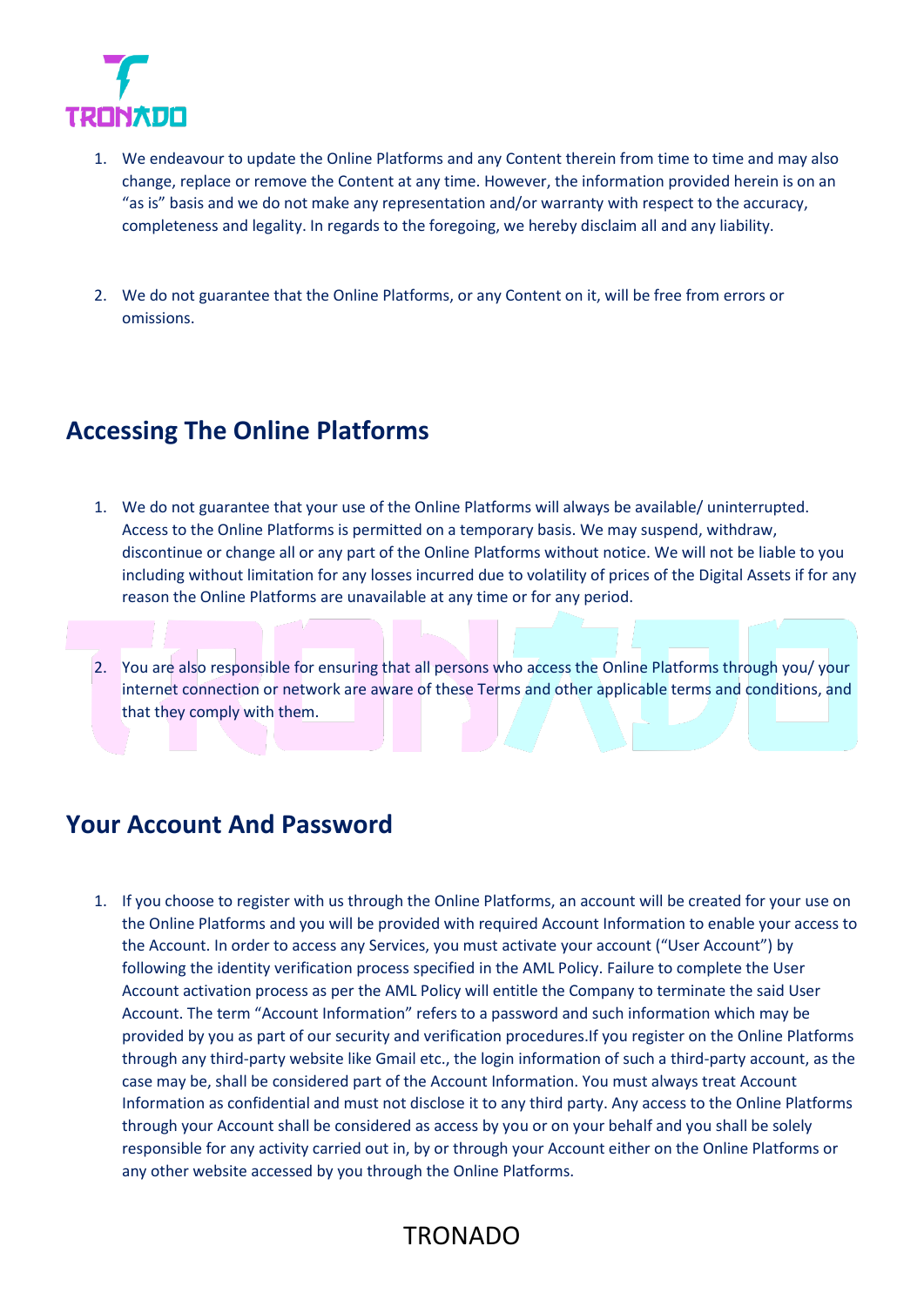

- 2. You represent and warrant that:
	- a. you are competent to contract i.e.
		- i. if you are an individual, that you are over eighteen years of age, or
		- ii. that if you are registering on behalf of an entity, that you are authorized to enter into, and bind the entity to, these Terms and register for the Services, in accordance with the applicable laws including applicable laws of Dubai; and
	- b. you are:
		- i. not included in any Sanctions Lists; and
		- ii. a non-U.S user;
	- c. your membership has not been suspended or terminated by us for any reason whatsoever; and
	- d. your use of Services will not violate any and all laws and regulations applicable to you, including but not limited to our AML Policy, and applicable regulations on anti-money laundering, anticorruption, and counter-terrorist financing
	- e. if you are a user who cannot be qualified as a 'Dubai User' or are serviced by Crypque Private Limited, you hereby agree to comply with all the applicable laws in India with respect to the Services and the Online Platforms.
	- 3. If we change the eligibility criteria to be registered with the Online Platforms and you no longer comply with the new eligibility criteria, as determined by us in our sole discretion, you accept that we may close your Account without any liability for us. You are solely responsible for ensuring that you are in compliance with these Terms and with all laws, rules and regulations applicable to you. If your right to access the Services is revoked or use of the Services is in any way prohibited, in such circumstances, you agree not to use or access the Online Platforms or use the Services in any way.
	- 4. We have the right to disable your access to the User Account or any part of it, whether chosen by you or allocated by us, at any time, if in our reasonable opinion you have failed to comply with any of the provisions of these Terms, including without limitation the AML Policy.
	- 5. You hereby agree, acknowledge and grant your consent enabling us to retain any information provided by you for our compliance under applicable laws including but not limited to the Prevention of the Money Laundering Act, 2002 or the Prevention of Money Laundering (Maintenance of Records) Rules, 2005 as amended, modified/ reenacted from time to time and/ or any other guidelines/policies issued by government/ statutory authorities or any regulatory bodies in this regard. This clause shall be of utmost importance when the user is serviced by Crypque Private Limited or is covered under the Indian jurisdiction.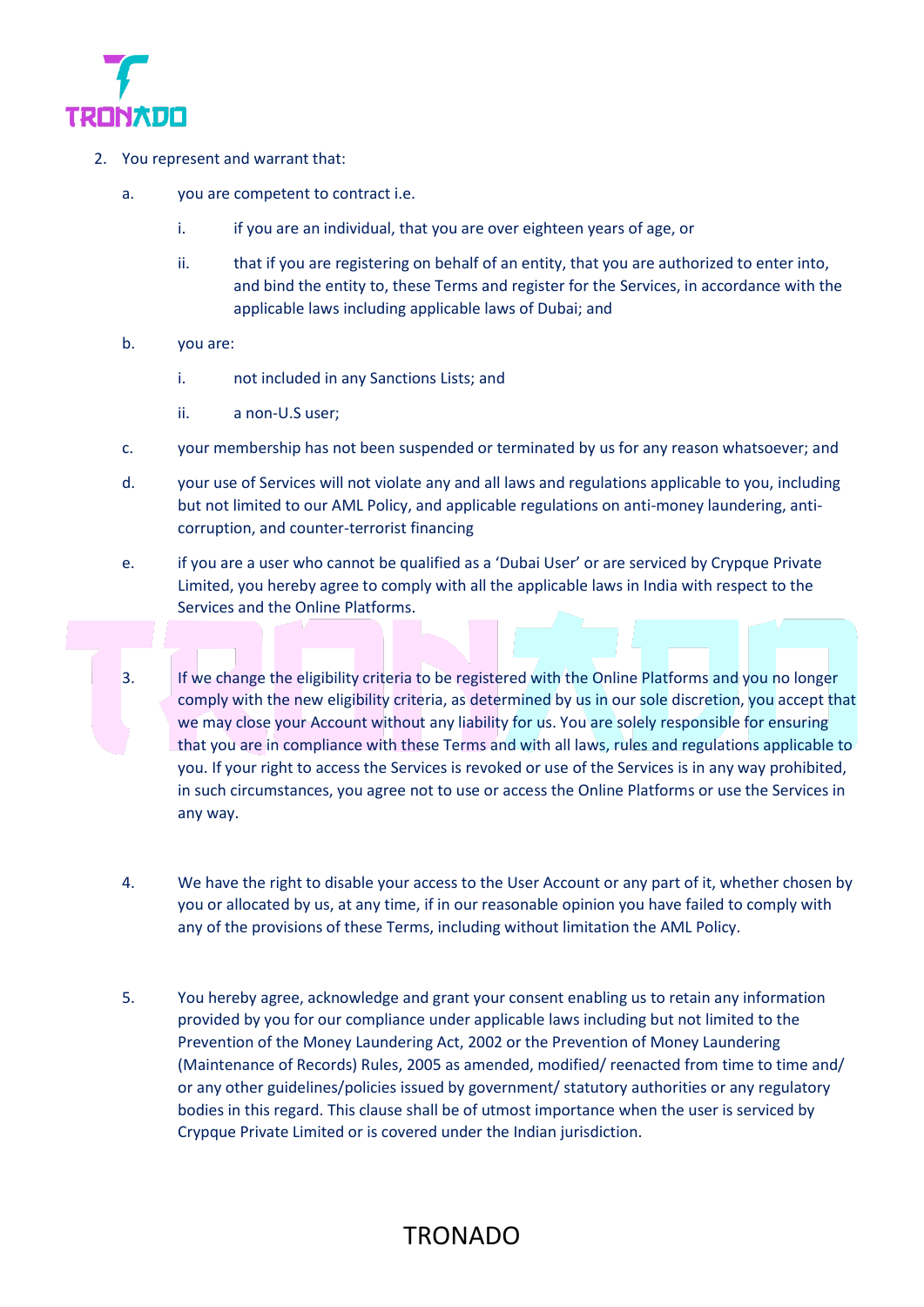

6. If you know or suspect that anyone other than you know or has unauthorized access to your Account Information or any part of it, you must promptly notify us by sending us an email at support@crypque.in. We are not liable for any losses or other consequences of unauthorized use of your account.

# **Your Wallet**

- 1. Upon activation of your User Account, we will provide you with a Trdo Wallet, Cashback wallet and income Wallet. These Wallets enable you to purchase investment package, send, receive or store Digital Assets supported by the Online Platforms. You are required to maintain a minimum balance of Funds in your Wallets before you initiate an order and/or transaction. We reserve the right to refuse to execute any order and/or transaction initiated by you, if they are in contravention to the AML Policy or to comply with directions of appropriate enforcement authorities.
- 2. You are responsible for withdrawing the funds from your Trdo Wallet, Cashback and income Wallet and it shall be your responsibility to disclose the proper source of funds. You declare that withdrawals and deposit by you in your Trdo Wallet, Cashback and income Wallet or Company's Bank Accounts does not constitute violation of any anti money laundering laws, rules and regulations of Dubai and/or India. You shall indemnify and hold harmless us, our affiliates, subsidiaries, group companies (as applicable) and their respective officers, directors, agents, and employees, from any claim or demand, or actions including reasonable attorneys' fees, made by any third party or any government or regulatory or statutory body due to or arising out or relating to violation under relevant anti money laundering laws of Dubai and India.

### **Terms of Trdo Wallet**

- 1. Trdo Wallet has been provided to store your Trdo holdings. Funds held herein can only be used to purchase Investment Packages, Digital Assets through the Online Platforms and the commissions earned as per the package, sale proceeds of any Digital Assets will be credited into this Trdo Wallet, less the applicable Transaction Fee. You are not entitled to any interest on the Funds held in the Trdo Wallet.
- 2. In case you wish to acquire Digital Assets using fiat currency you will be required to transfer Funds from your Bank Account to Company's bank accounts/ your Fiat Wallet to purchase any Digital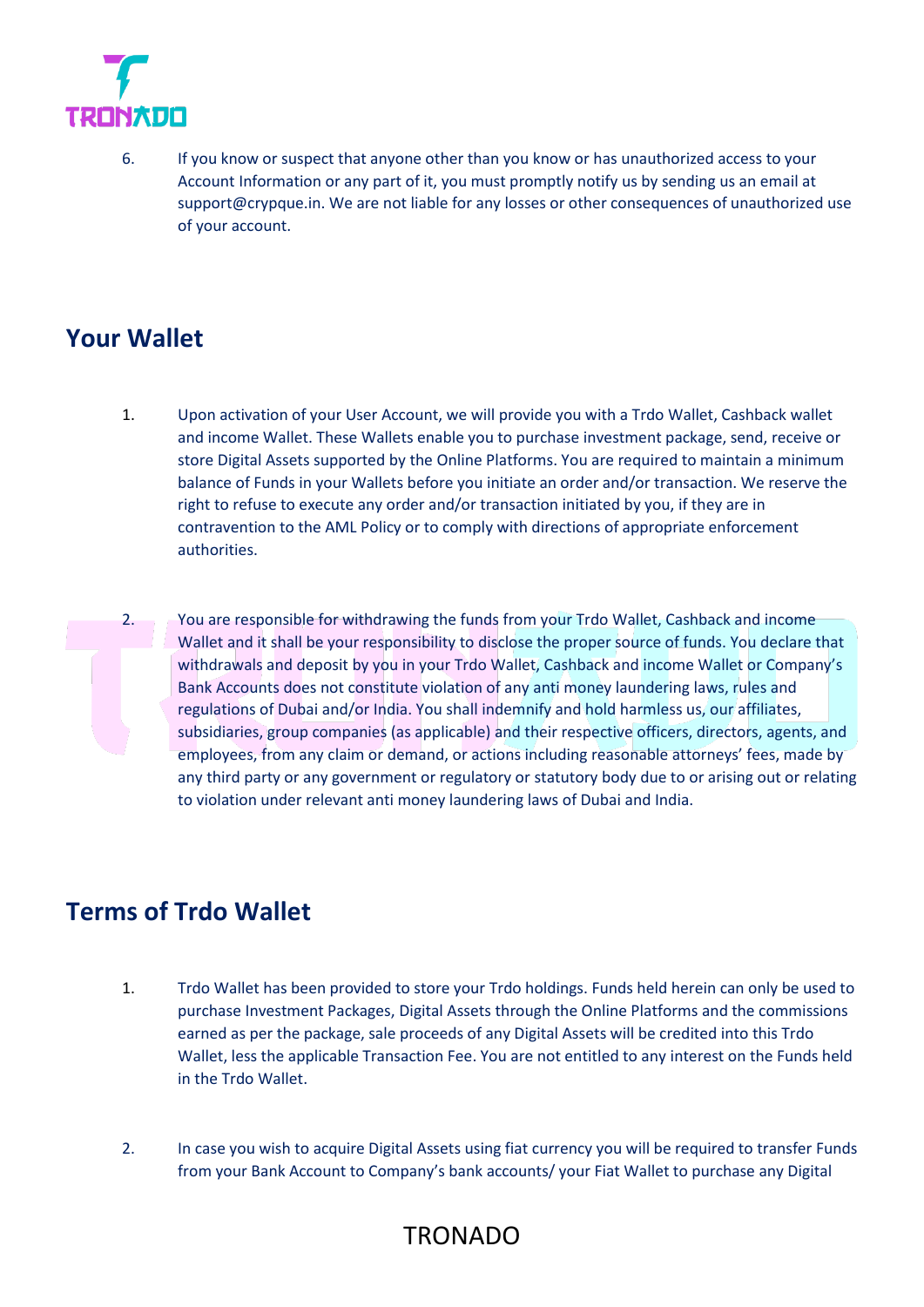

Assets/Investment packages. Your Fiat Wallet will reflect funds transferred to it within 3 working days of such transfer being initiated, subject to any delays in the relevant banking channels.

- 3. You may withdraw the Funds held in your Trdo Wallet, Cashback and income Wallet, by making a formal request to transfer such Funds into the Linked Coin wallet, through the Online Platforms at any time ("Withdrawal Request"). The Company will endeavor to settle each Withdrawal Request within 3 working days of such request being made, subject to any delays in the relevant banking channels.
- 4. Users who are non-residents in India (as defined under the Foreign Exchange Management Act, 1999) ("Foreign Users") might only have access to limited features of the Tronado platform. Foreign Users are not entitled to withdraw or redeem any balance maintained with Tronado in Indian Rupee ("INR Balance"). Foreign Users shall not make any payments in Indian Rupees while using our Services.

# **Terms of Coins Wallet**

- 1. A Coin Wallet has been provided to you wherein Digital Assets may be stored. Funds held in this Wallet may be used to purchase another Digital Asset, and any sale proceeds obtained in the form of Digital Assets will be credited only into this Wallet. You are not entitled to any interest on the Funds held herein.
- 2. You are permitted to withdraw Funds held in this account, provided such Funds can only be transferred to another digital asset wallet ("External Wallet"). You may be required to verify that you own and operate the External Wallet before your withdrawal request is accepted.
- 3. In case you transfer any Funds to a recipient who is not a User of our Online Platforms, we will invite such recipient to open a User Account, and transfer the Funds back to your Coin Wallet in case of such recipient's failure to open a User Account within 30 days.
- 4. You are not permitted to transfer, store or receive any digital assets not supported by our Online Platforms. You acknowledge that the Company shall not be liable for any losses suffered by you in connection with your attempt Clause.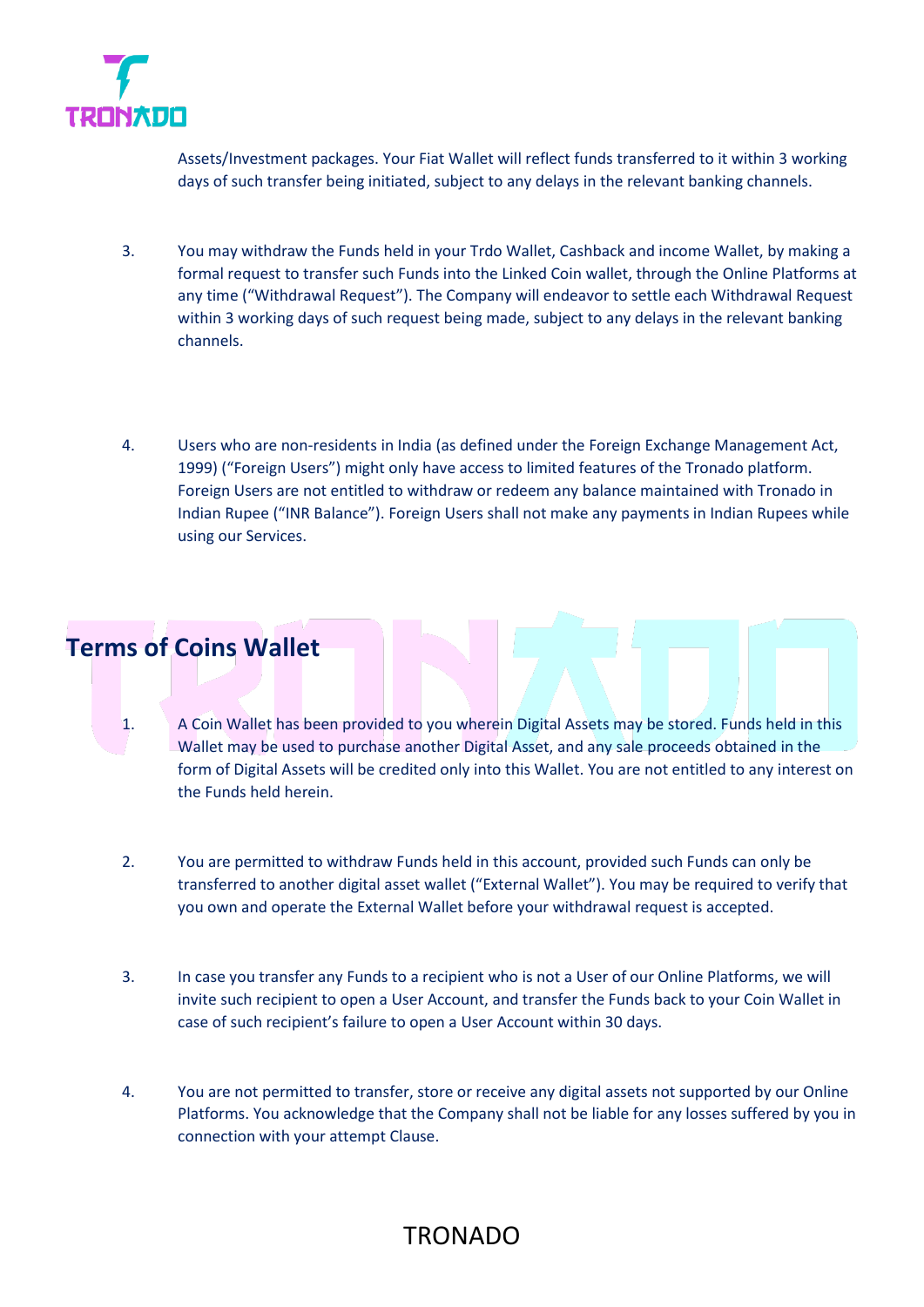

# **User Representations, Covenants, and Obligations**

- 1. These Terms govern your behaviour on the Online Platforms and set forth your obligations. You agree, confirm, and represent the following:
- 2. You shall comply with all the obligations set forth in these Terms, including without limitation the AML Policy. Pursuant to the economic sanctions programs administered or enforced by any country or government or international authority, including the US Department of the Treasury's Office of Foreign Assets Control, the US Department of State, the United Nations Security Council, the European Union, Her Majesty's Treasury, the Hong Kong Monetary Authority or the Monetary Authority of Singapore, we are prohibited from providing services or entering into relationships with certain individuals and institutions. In the event that we are required to block funds or Digital Assets associated with your User Account or Linked Bank Account in accordance with a sanctions program, or other similar government sanctions programs, we may:
	- (i) suspend your User Account or Linked Bank Account;
	- (ii) terminate your User Account or Linked Bank Account;

(iii) return funds or Digital Assets to the destination of their origin or to an account specified by authorities; or (iv) require you withdraw funds or Digital Assets from your User Account or Linked Bank Account within a certain period of time. We are not responsible for any losses, whether direct or indirect, that you may incur as a result of our complying with Applicable Laws, the guidance or direction of any regulatory authority or government agency, or any writ of attachment, lien, levy, subpoena, warrant, or other legal order.

- 3. You will use the Services rendered by us for lawful purposes only and comply with these Terms and all applicable laws, statutes, by-laws, acts of legislature or parliament, rules, regulations, orders, ordinances, protocols, codes, guidelines, or policies of any governmental authority, including without limitation the Corruption, Drug Trafficking and Other Serious Crimes (Confiscation of Benefits) Act and Terrorism (Suppression of Financing) Act; and all applicable judicial orders and precedent ("Applicable Laws") while using and transacting on the Online Platforms.
- 4. Creation and maintenance of all Content in your Account shall be your sole responsibility.
- 5. You are responsible for safeguarding the password that you use as a part of your Account Information to access the Services and for any activities or actions under your Account. We encourage you to use "strong" passwords preferably using a combination of upper- and lowercase letters, numbers and symbols with your Account. The Company will not be liable for any loss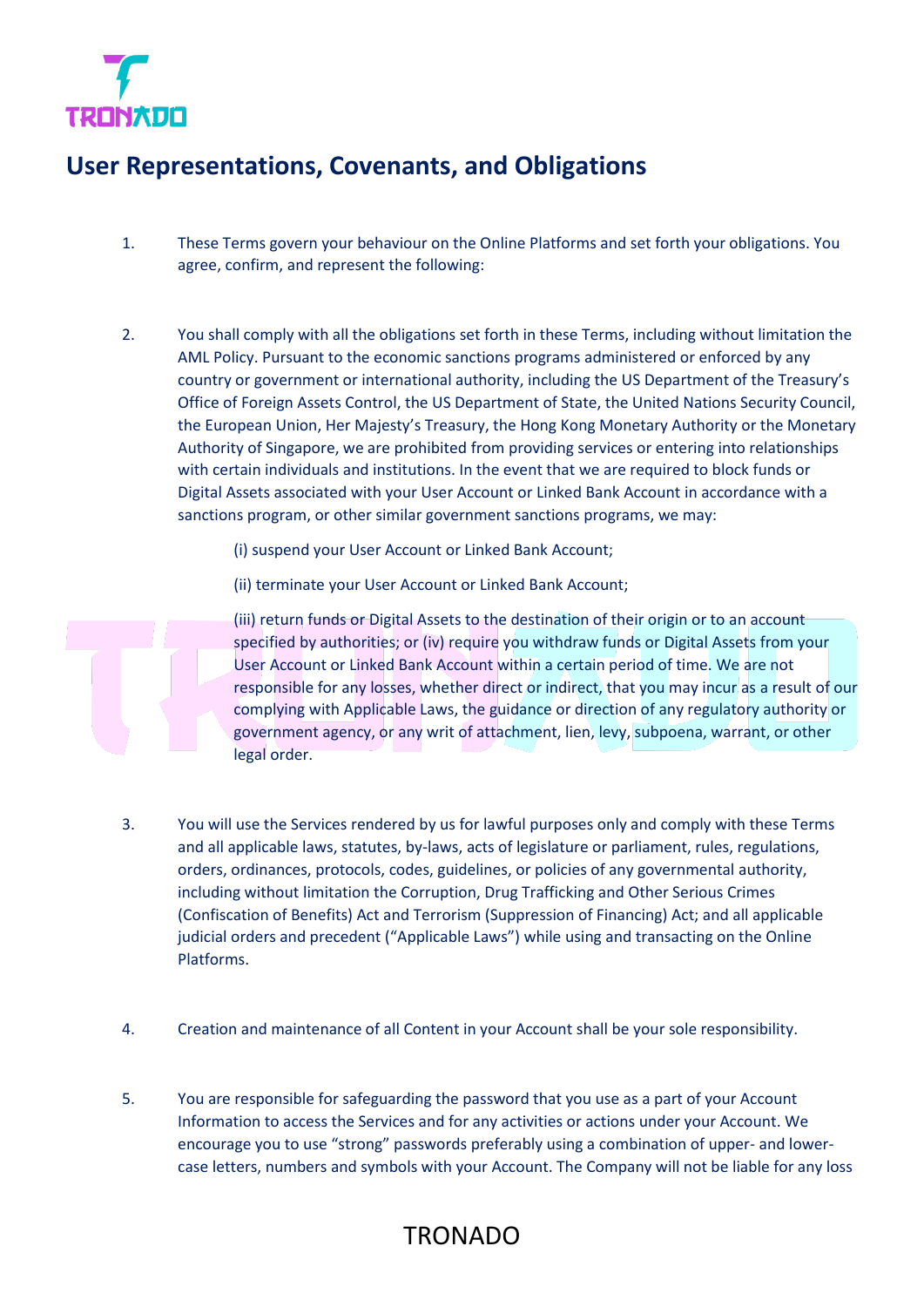

or damage arising from your failure to comply with this instruction. You acknowledge that you will irreversibly lose your Digital Assets if you delete your Account.

- 6. You shall provide us with only such information (including without limitation Identification Documents submitted by you) that is true and accurate to the best of your knowledge.
- 7. You shall not cancel any orders initiated but not executed on the platform. In case any order is partially executed, we may in our sole discretion permit cancellation of the unexecuted order. You acknowledge that all orders and/or transactions are irreversible once executed.
- 8. You must maintain sufficient Funds in your Wallets before initiating any order and/or transaction. In case you have insufficient funds in your Wallet then the Company may either cancel your order or execute a partial transaction using the Funds available in your Wallet.
- 9. You understand that certain taxes may be applicable upon the trading of Digital Assets and you would be required to determine your tax liability under the Applicable Laws. You acknowledge that you're solely responsible for payment of any taxes that may arise in connection with your use of Services.
- 10. As the price of Digital Assets are very volatile and subject to fluctuation, you acknowledge that the actual market rate at which an order and/or transaction is executed may vary.
- 11. The Company may be required to suspend trading in cases of a force majeure event. You acknowledge that:
	- a. your access to the Services and/or the Funds during such periods may be limited or restricted; and
	- b. the market conditions may differ significantly, following the completion of such Force Majeure Events.
- 12. We do not control the underlying technology which governs the mining, creation, sale of any Digital Assets. You acknowledge the Company does not exercise any control over the market price or circulation or volatility of the Digital Assets and that the contract for sale of any of the Digital Assets shall be a strictly bipartite contract between the seller and the buyer.
- 13. It is illegal in Dubai and all relevant jurisdictions (save where the proper licenses are obtained) to require a person to pay money, give something of value, or expend significant effort (in legal terms, "consideration") to enter or participate in an activity or promotion in which he or she may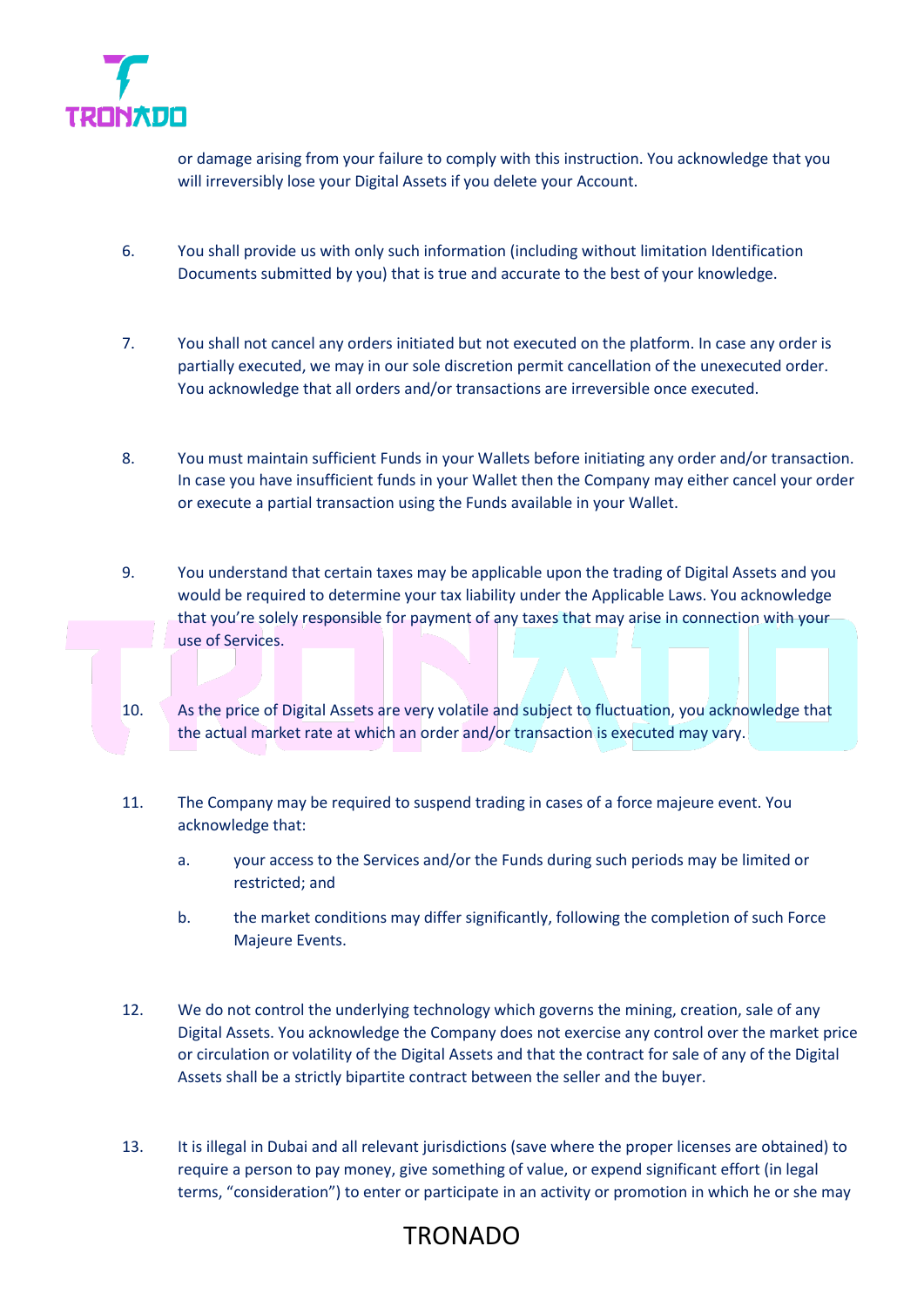

win a prize/ cashbacks if there is a significant degree of chance involved (e.g., a random drawing to determine winners) ("Illegal Gambling"). Accordingly, that prohibits the use of Online Platforms or our Services for storing, sending, or receiving wagers or proceeds of Illegal Gambling. Proceeds derived from trading contracts for differences and spread bets on licensed and regulated platforms do not constitute Illegal Gambling or a violation of any gambling laws of India and Dubai. You agree and understand that we have the right to immediately

- a. suspend your User Account and any related User Account,
- b. freeze/lock the funds and Digital Assets in all such User Accounts, and
- c. suspend your access to the Online Platforms or our Services, if we suspect, in our sole discretion, any such User Account to be in violation of applicable gambling laws of India & Dubai, which is a direct violation of these Terms.

You agree and understand that if your User Account or any related User Account is determined, in our sole discretion, to be in violation or which is in direct violation of these Terms, we have

the right to terminate any such User Accounts and take any and all necessary and appropriate actions pursuant to these Terms and/or Applicable Laws.

#### **Risks**

- 1. A considerable loss may be sustained/incurred while investing / trading in Digital Assets, hence you are advised to determine your financial circumstances and risk tolerance before investing/ trading and carefully consider the following risks:
- 2. Digital Assets are currently unregulated and trading, holding and transferring some or all Digital Assets may be deemed illegal in Dubai in the future. You are encouraged to obtain appropriate legal counsel regarding the same before using the Online Platforms;
- 3. The value of any Digital Asset is very volatile and you may sustain a total loss of your Funds; Due to the market being in a nascent stage, during a market disruption or during a force majeure event, you may face difficulties or impossibility in liquidating your funds, position under certain market conditions;
- 4. Digital Assets are not backed by a central bank or any other financial regulator and as such there is no third party that may take any corrective action upon the occurrence of a global/regional crisis;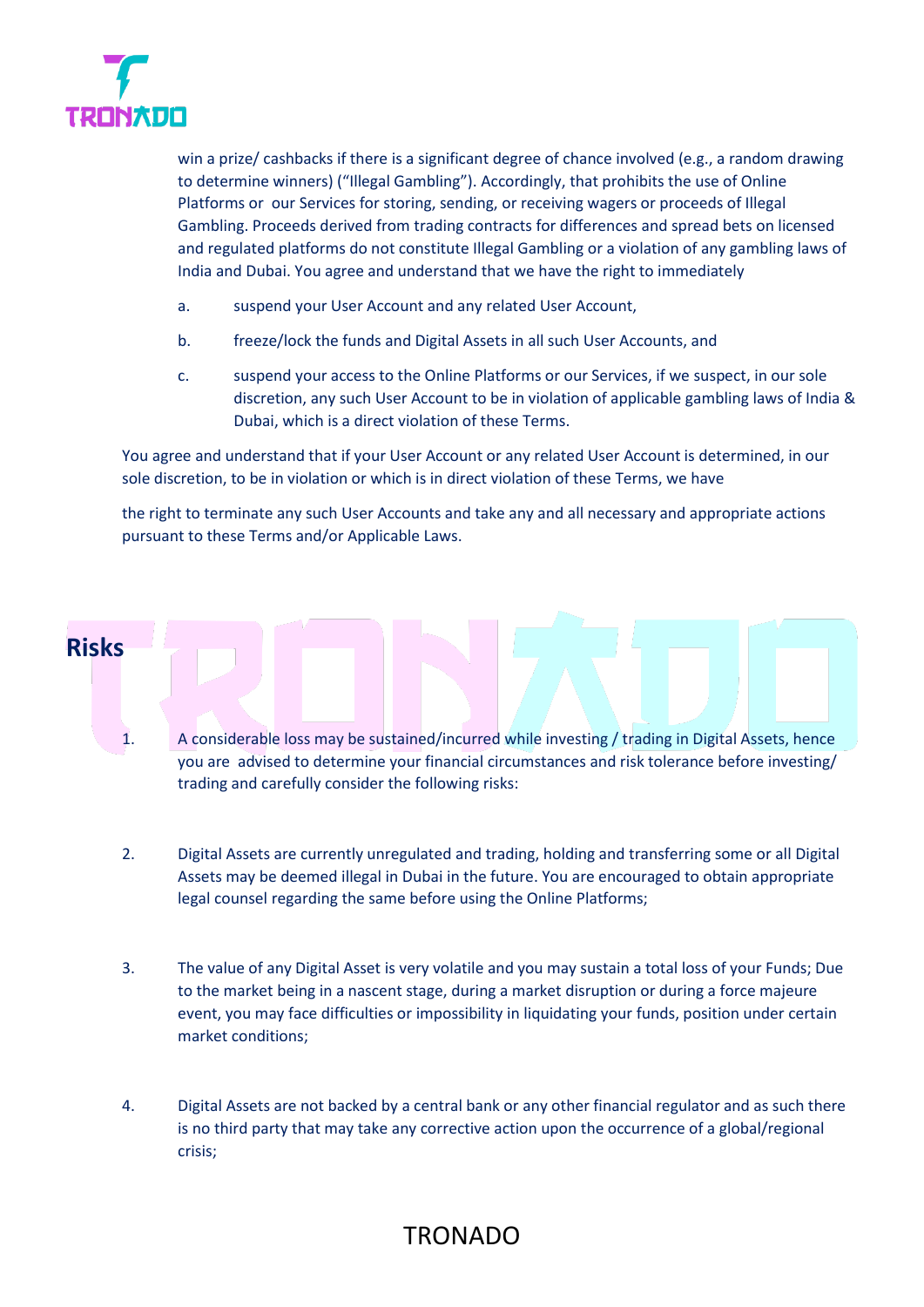

- 5. Since Digital Assets are held online, they are susceptible to security breaches and government crackdowns that may end up compromising the integrity or anonymity of the system that produces such Digital Assets.
- 6. You acknowledge that the aforementioned is a non-exhaustive statement of risks associated with the investment / trade of Digital Assets and that there may be additional risks not listed or foreseen by the Company.
- 7. By creating a User Account, you acknowledge that you have carefully assessed your financial standing and risk tolerance and you confirm that the same is suitable for investment/ trading in Digital Assets.
- 8. You should be aware that the risk of loss in investing, trading or holding Digital Assets can be substantial. By making use of Services. You acknowledge and agree that: (i) You are aware of the risks associated with the transactions/trading of Digital Assets; and (ii) You shall assume all risks related to investment / trading of Digital Assets and We shall not be liable for any such risks or adverse outcomes. Elaborated risk disclosure can be accessed here.
- **Fees** 1. Creation of an Account on the Online Platforms and usage of the Online Platforms is free.
	-
	- 2. Trading on the Online Platform is subject to payment of a fee on each transaction executed ("Transaction Fee").
	- 3. Deposit of Digital Assets in the Coin Wallet / TRDO Wallet is free of charge. Deposit of fiat currency in Company's bank accounts / Fiat Wallet through credit card, debit card or net banking will be subject to a transaction fee of 2%. Fee applicable on withdrawal of Digital Assets or fiat currency shall be as provided in the Fee Schedule available on the withdrawal dashboard. Deposits and withdrawals on Digital Assets or fiat currency will be subject to withdrawal limits available on withdrawal dashboard.
	- 4. Company hold the right to change the applicable fee structure and withdrawal limits for the user anytime without prior information.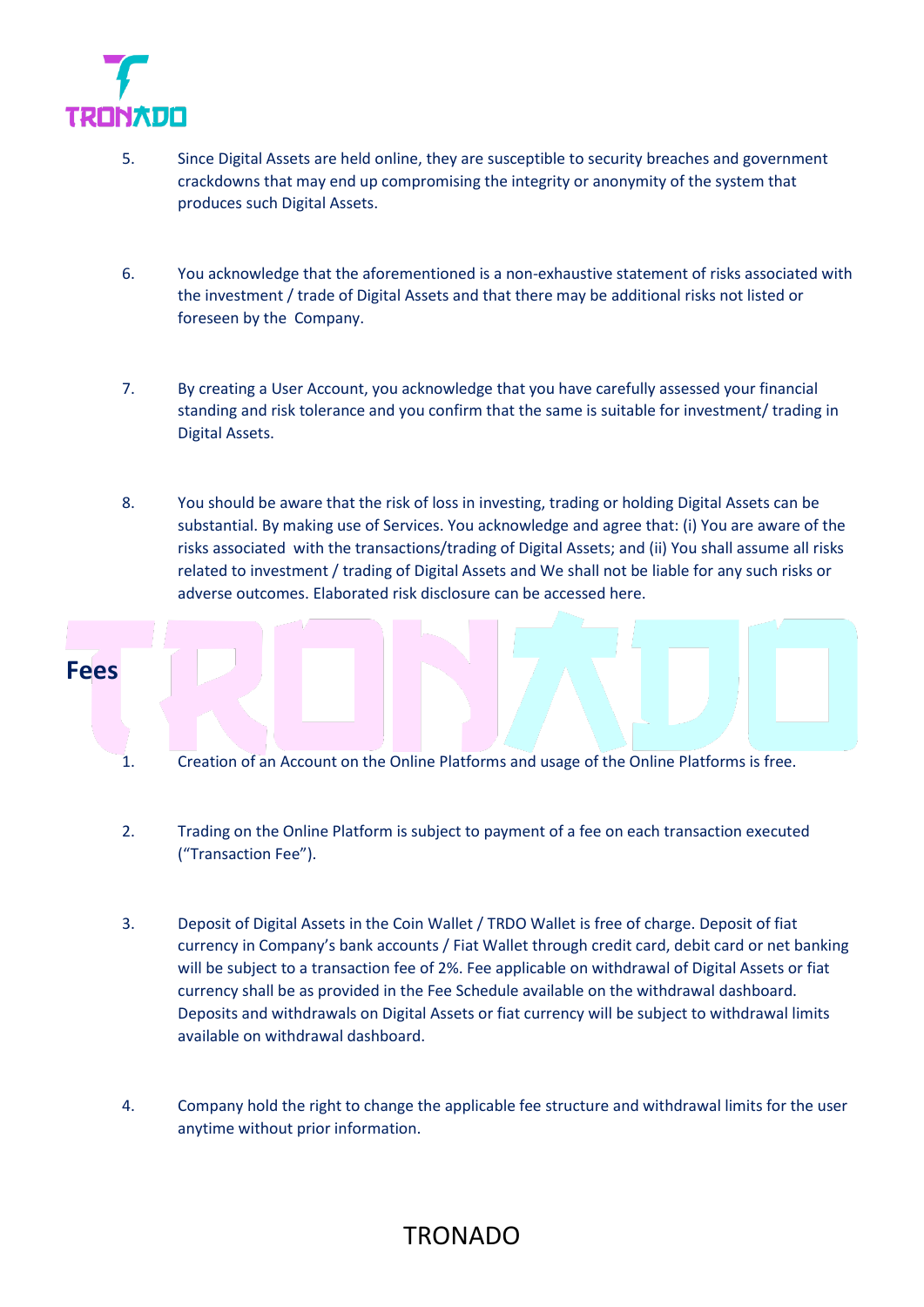

## **Intellectual Property Rights**

- 1. Unless otherwise specified, all Content on the Online Platform is the property of the Company and are protected under copyright, trademark and other applicable laws.
- 2. All logos, trademarks, service marks and logos of the Company and others used on the Online Platforms, displayed on the website, ("Trademarks") are the property of the Company and their respective owners. You may not copy, imitate or use them without our prior written consent.
- 3. Users shall not reverse engineer or disassemble any part of the Online Platforms for any reason whatsoever. Any such action shall amount to a material breach of the Terms and may result in the Company terminating the defaulting Users' User Account
- 4. The Online Platforms may in places include third party intellectual property including the software used for creating or distributing Digital Assets. The Company does not own any rights to such third-party IP and is bound by the license terms for such IP and by virtue of these terms the Users shall also be bound by the said license terms.

#### **No Reliance on Information**

- 1. The Content on the Online Platforms is provided for general information only. It is not intended to amount to investment advice on which you should rely. You must obtain specialist advice before taking, or refraining from, any action on the basis of the content provided on the Online Platforms. All trades on the Online.
- 2. Platforms are executed automatically, based on the parameters of your order instructions and in accordance with our trade execution procedures, and you are solely responsible for determining whether any investment, investment strategy or related transaction is appropriate for you based on your personal investment objectives, financial circumstances and risk tolerance. Notwithstanding anything in these Terms, you agree and understand that we accept no responsibility whatsoever for and shall in no circumstances be liable to you in connection with your decisions relating to the Online Platforms. You agree and understand that under no circumstances will the operation of the Online Platforms and your use of the Online Platforms be deemed to create a relationship that includes the provision of or tendering of investment advice.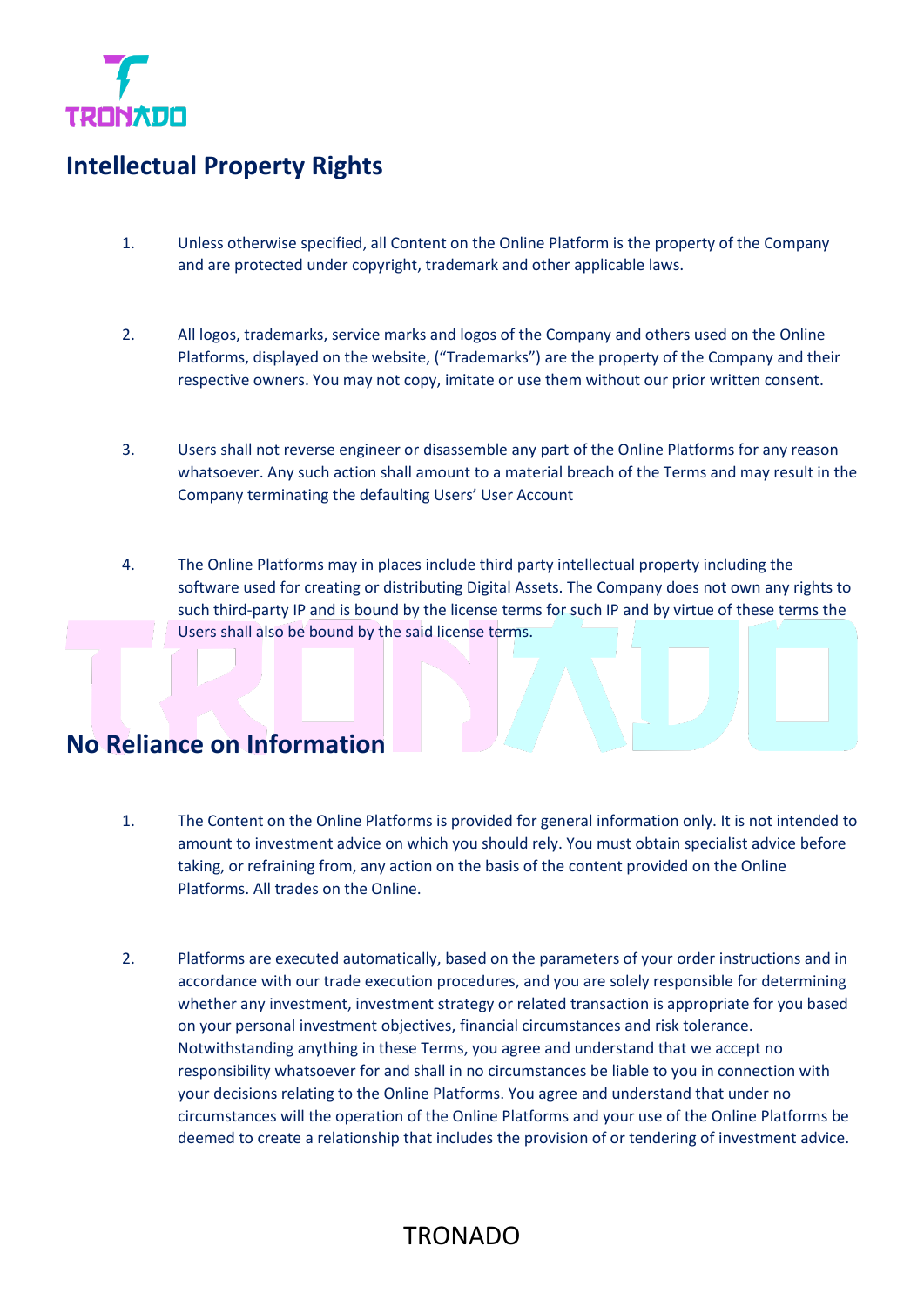

- 3. We display some content that is not ours. This content is the sole responsibility of the person/ entity who makes it available. The content of the Online Platform, including without limitation, text, copy, audio, video, photographs, illustrations, graphics and other visuals, is for informational purposes only and does not constitute professional investment advice, tips or recommendations of any kind. For the avoidance of doubt, it is clarified that the Company does not provide investment and financial advice to its Users. Reliance on any information appearing on the Online Platforms, whether provided by the Company, its content providers, visitors to the Online Platforms or others, is solely at your own risk, and the Company shall not bear any liability for any loss/ injury that may arise due to your reliance on any information published on the Online Platforms. You further acknowledge and agree that should any claim/ damage/ liability arise as a result of any reliance placed by you on any information published on the Online Platforms, the Company shall have no liability in relation to the same. We may review content to determine whether it is illegal or violates our policies, and we may remove or refuse to display content that we reasonably believe violates our policies or the law. But that does not necessarily mean that we review content, so please don't assume that we do.
- 4. We assume no responsibility for the content of websites linked on the Online Platforms. Such links should not be interpreted as endorsement by us of those linked websites. We will not be liable for any loss or damage that may arise from your use of them.
- 5. Although we make reasonable efforts to update the information on the Online Platforms, we make no representations, warranties or guarantees, whether express or implied, that the Content on the Online Platforms is accurate, complete or up to date.

### **Disclaimer of Warranties**

- 1. You expressly acknowledge and agree that use of the Services and the Online Platforms is at your sole risk. The Services and the Online Platforms are provided on an "as is" and "as available" basis. Although we make best efforts to provide high quality Services to all our users, to the fullest extent allowed by law, we expressly disclaim and waive all warranties and conditions of any kind, whether express or implied, including, but not limited to the warranties of merchantability, title, fitness for a particular purpose and/or non-infringement. The Online Platform(s) may contain bugs, errors, problems, or other limitations. We assume no liability or responsibility for any errors or omissions in Services and/or in Content.
- 2. We are not responsible for the Content on the Online Platforms. We are not responsible for any direct or indirect damages or losses caused to you, including without limitation, lost profits, business interruption or other loss resulting from use of or reliance in any way on anything available on the Online Platforms. It is solely your responsibility to evaluate the accuracy,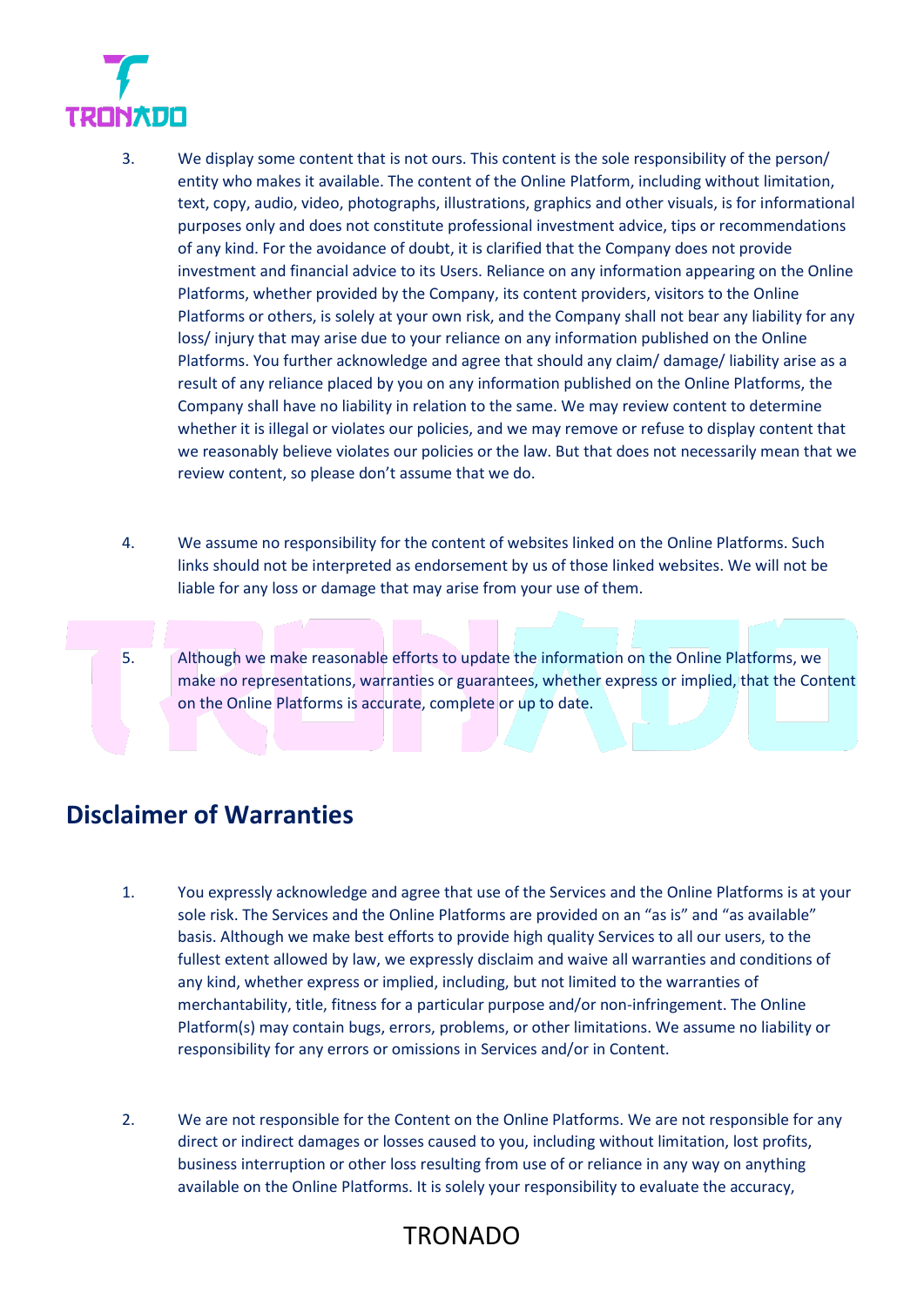

reliability, completeness and usefulness of Content available on the Online Platforms that is used by you.

- 3. We make no warranty that the Services or the Online Platforms will meet your requirements or that the Services or your access to the Online Platforms will be uninterrupted, timely, accurate or reliable; nor do we make any warranty as to the permanent availability of any information and/or that may be stored or transferred through the Services or the Online Platforms.. In case there is any defect in any software being used for the provision of the Services, we do not make any warranty that defects in such software will be corrected. You understand and agree that any material and/or data downloaded or otherwise obtained through use of the Services or Online Platforms is done at your own discretion and risk and you will be solely responsible for any damage to your computer system or loss of data that results from the download of such material or data. In case you store or transfer any information and/or data through the Services or the Online Platforms, you are strongly advised to make back-up duplicate copies and are solely responsible for any loss.
- 4. No advice or information, whether oral or written, obtained by you from the Services or the Online Platforms shall create any warranty not expressly made herein.



- 1. You will be responsible for introduction of any viruses, trojans, worms, logic bombs or other material which is malicious or technologically harmful. You must not attempt to gain unauthorised access to the Online Platforms, the server on which the Online Platforms is stored, or any server, computer or database connected to the Online Platforms. By breaching this provision, you would commit a criminal offence under relevant applicable laws including the Computer Misuse Act (Cap. 50A of Singapore). We will report any such breach to the relevant law enforcement authorities, and we will co-operate with those authorities by disclosing your identity to them. In the event of such a breach, your right to use the Online Platforms will cease immediately.
- 2. We will not be liable for any loss or damage caused by a virus, denial-of-service attack, distributed denial- of-service attack, or other technologically harmful material that may infect your computer equipment, computer programs, data or other proprietary material due to your use of the Online Platforms or your downloading of any Content on it, or on any website linked to it.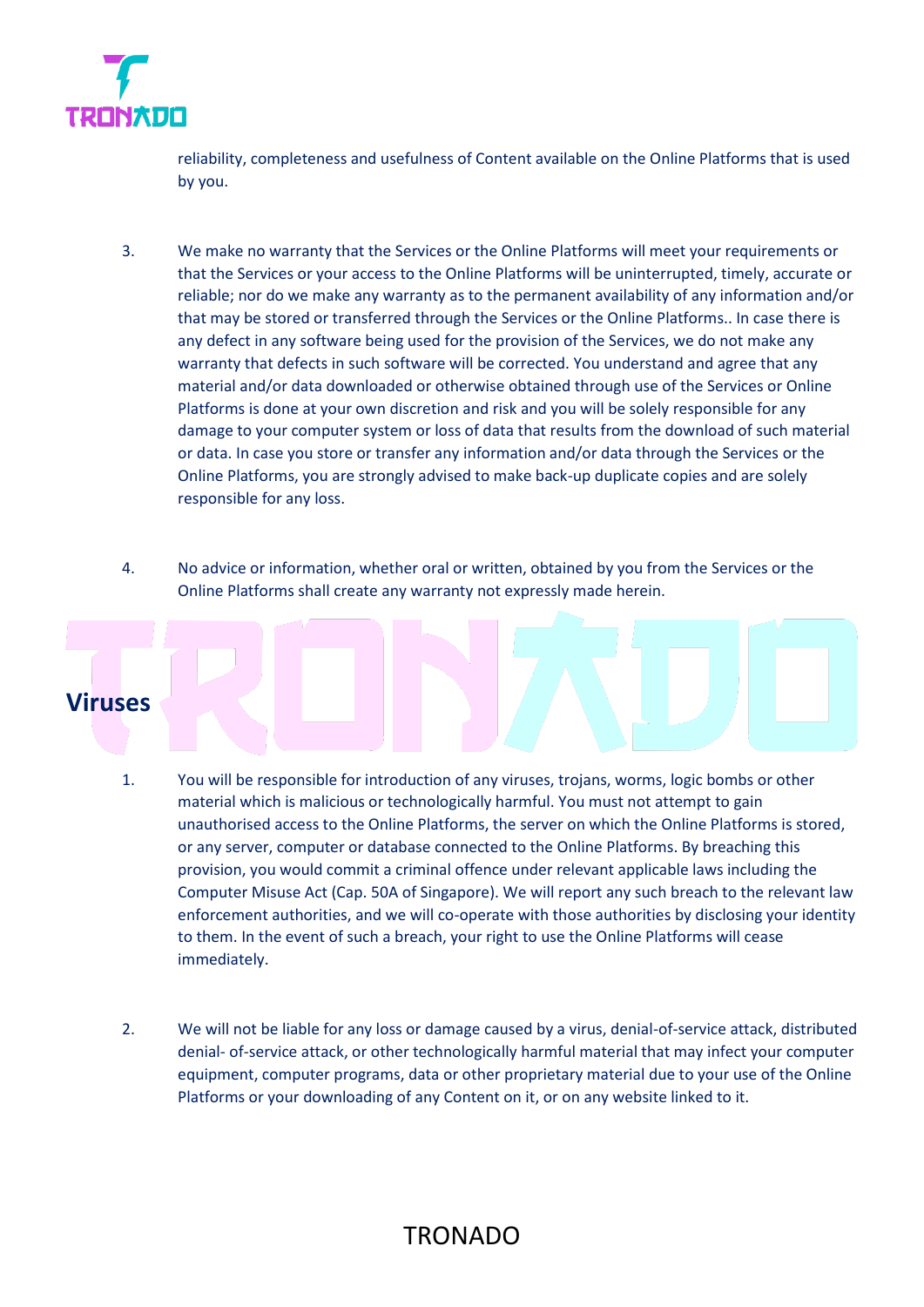

3. You should use your own virus protection software. We cannot and do not guarantee or warrant that files available for downloading from the Online Platform will be free of infection by viruses, worms, trojan horses or other code that manifest contaminating or destructive properties.

# **Limitation of Liability**

- 1. To the extent permitted by law, we exclude all conditions, warranties, representations or other terms which may apply to the Online Platform or any Content on it including any information or the Online Platform itself or Services, whether express or implied.
- 2. Subject to applicable law, we, our subsidiaries, affiliates, its shareholders, its directors, officers, employees, representatives, contractors, suppliers shall not be liable for any incidental, special, punitive, consequential or similar damages or liabilities whatsoever arising out of Services, any performance or non-performance of Services or any product provided by us, whether under contract, statute, strict liability or other theory even if we, our subsidiaries, affiliates are advised of the possibility of such damages.
- 3. Our aggregate liability (including our subsidiaries, affiliates, its shareholders, its directors, officers, employees, representatives, contractors, suppliers)to any user in no event shall exceed the transaction/ admin fees paid by such user during the 6 (six) months immediately preceding the date of claim for any direct, indirect or consequential loss or damage, whether in contract, tort (including negligence), breach of statutory duty, or otherwise, even if foreseeable, including those arising under or in connection with:
	- a. use of, or inability to use, the Services or the delays in transmission or operation of the Online Platforms; or
	- b. use of or reliance on any Content and/or information displayed on the Online Platforms; or
	- c. from errors, mistakes, omissions, or deletion of files; or use of the Services provided through the Online Platforms;
	- d. whether or not resulting from any communication failure, theft, unauthorised access or a force majeure event.
- 4. If you are a business user, please note that, we will not be liable for:
	- a. loss of profits, sales, business, business opportunity or revenue.
	- b. business interruption; outages ; stoppage of any services.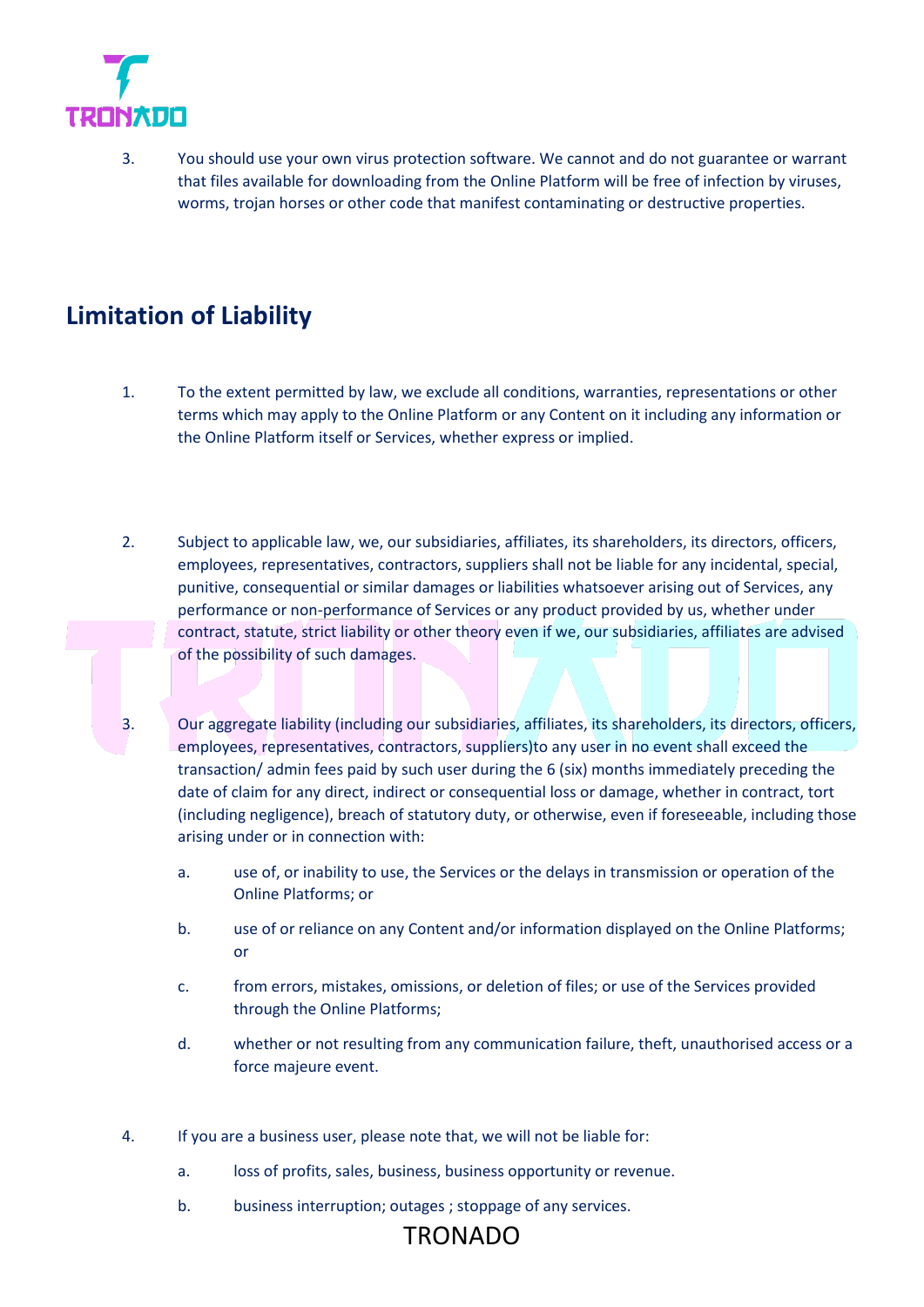

- c. loss of anticipated savings;
- d. loss of business opportunity, goodwill or reputation
- 5. Please note that all Services provided through the Online Platforms are only for domestic and private use. You agree not to use the Online Platforms for any commercial or business purposes without obtaining a legally valid license to do so in accordance with these Terms.
- 6. Notwithstanding anything to the contrary, we shall not be obligated to make any payment or take any other action under these Terms if we believe in good faith that such action may constitute a violation, or contribute to any violation, of any applicable law and we shall not be liable to you for any claims, losses, or damages arising from our exercise of its right provided herein.

#### **Electronic Communications**

- 1. When you visit the Online Platforms or send e-mails to us, you are communicating with us electronically. You consent to receiving communications from us electronically. We will communicate with you by e-mail or by posting notices on this Online Platform. You agree that all agreements, notices, disclosures and other communications that we provide to you electronically satisfy any legal requirement that such communications be in writing. You agree that in case there are any changes in any information provided by you to us, including your e-mail address and other contact details, you will be solely responsible to update them regularly. If we send any communication by e-mail, it shall be sent to your e-mail address available on the records created by you on the Online Platform and it shall be deemed to have been received by you once it is reflected as sent in the outbox of our e-mail id. You may opt-out of receiving any electronic communications from us at any time by sending us an email at support@crypque.in
- 2. You acknowledge that by sending any communication or information to you either through email or the Online Platforms, we are not providing you with any 'investment advice'.

# **Linking and Framing**

1. If you choose to authenticate your Account through a third-party service, like Google, you are linking that account to your Account.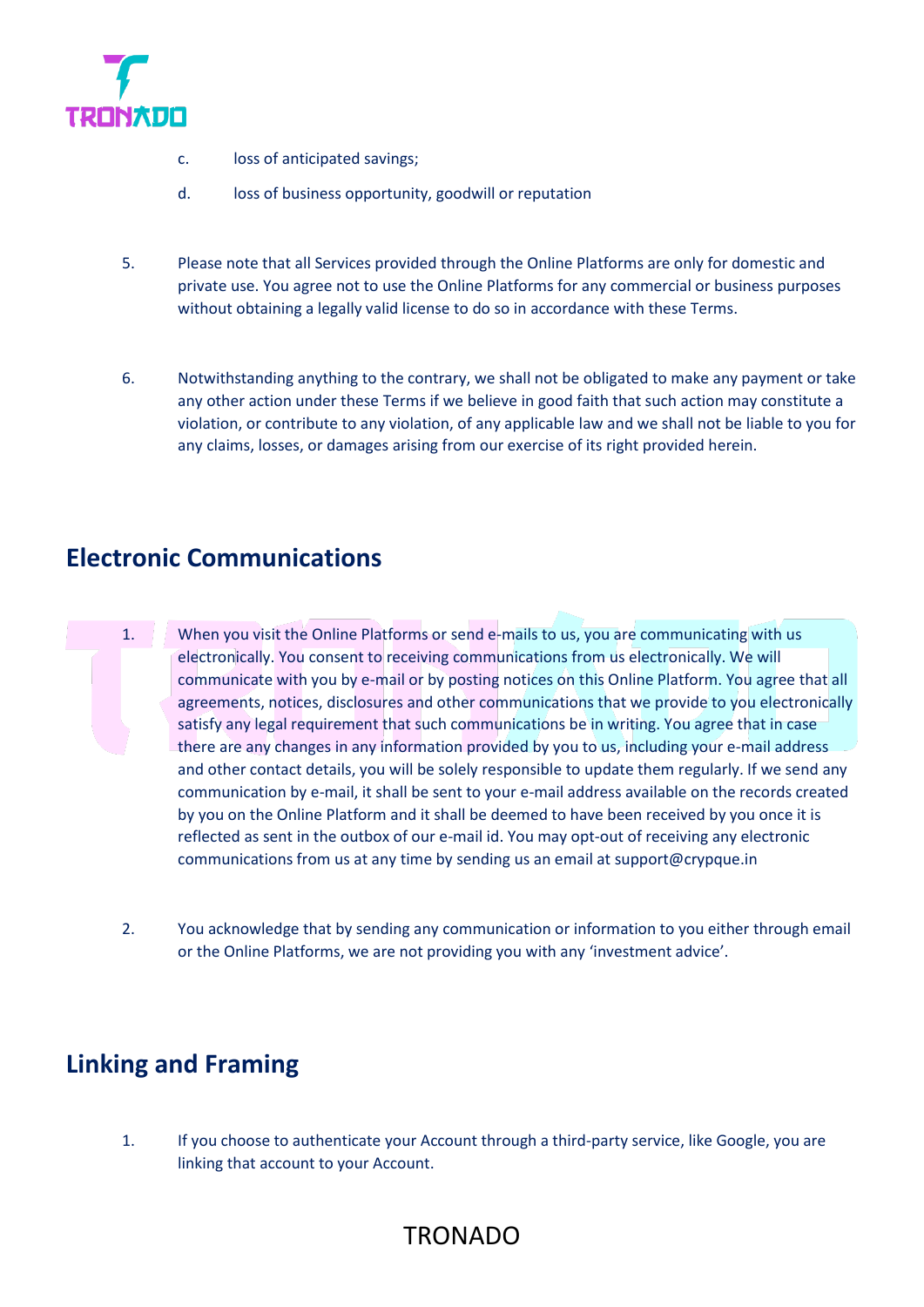

- 2. You may link to our home page, provided you do so in a way that is fair and legal and does not damage our reputation or take advantage of it.
- 3. You must not establish a link in such a way as to suggest any form of association, approval or endorsement on our part where none exists.
- 4. You must not establish a link to the Online Platforms in any website that is not owned by you.
- 5. Our website must not be framed on any other website, nor may you create a link to any part of the Online Platforms other than the home page.
- 6. We reserve the right to withdraw linking permission without notice.
- 7. If you wish to make any use of Content on the Online Platforms other than that set out above, please send us an e-mail at info@crypque.in



- 1. To the maximum extent permitted by Applicable Law, you shall indemnify and hold harmless us, our affiliates, subsidiaries, group companies (as applicable) and their respective officers, directors, agents, and employees, from any claim or demand, or actions including reasonable attorneys' fees, made by any third party or penalty imposed due to or arising out or relating to
	- a. your use of our Services,
	- b. your breach of these Terms, or
	- c. your violation of any law, rules or regulations or the rights (including infringement of intellectual property rights) of a third party. If you are obligated to indemnify us, our affiliates, contractors, licensors, and their respective directors, officers, employees or agents pursuant to these Terms, we will have the right, in its sole discretion, to control any action or proceeding and to determine whether we wish to settle, and if so, on what terms.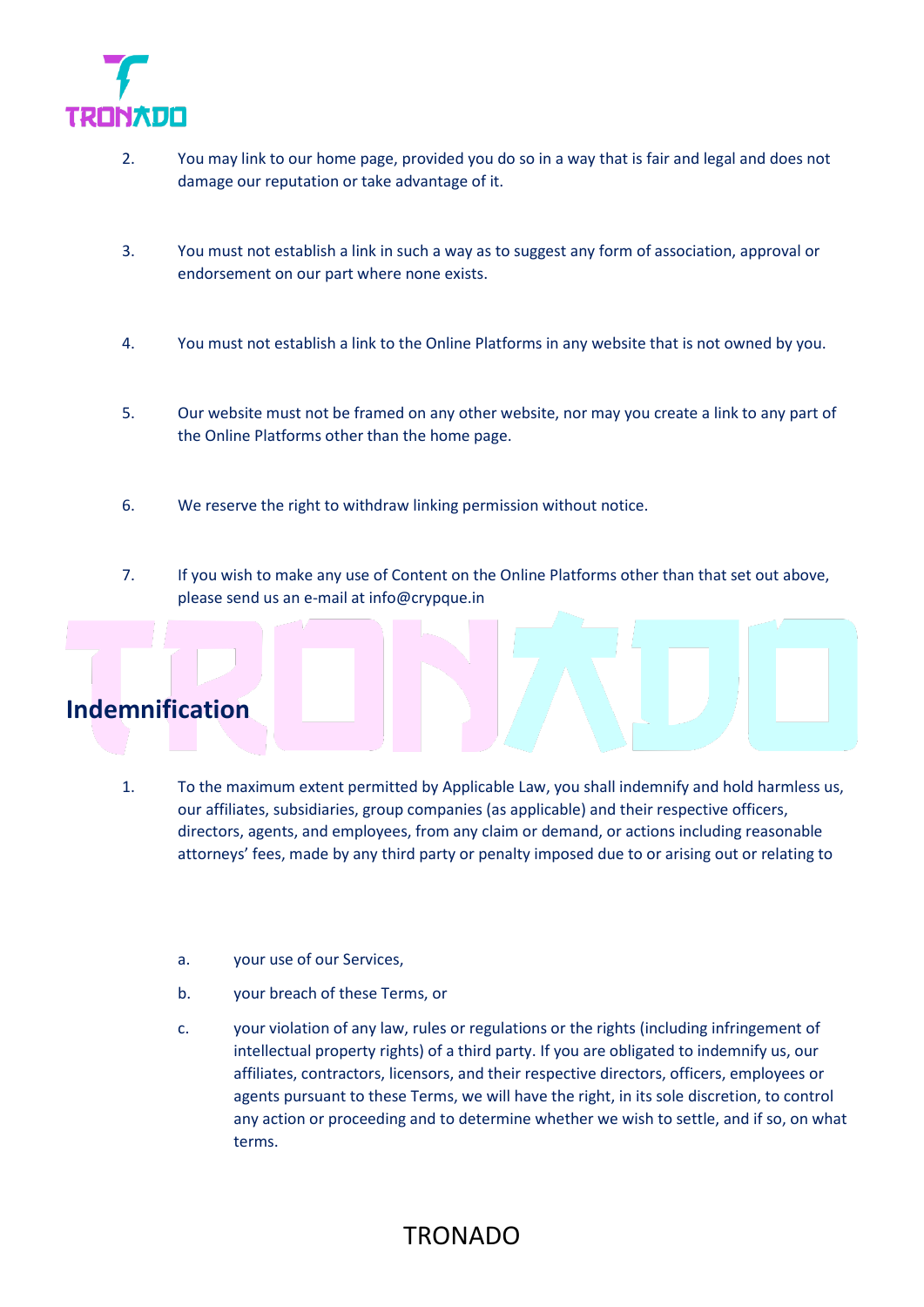

2. Prohibition Of Use: Please note that not all Services are available in every country. We reserve the right to choose markets and jurisdiction to conduct business, and may restrict or refuse in its discretion, the provision of Services in certain countries or regions.

#### **Release and Waiver**

- 1. To the maximum extent permitted by Applicable Law, you hereby release and waive all claims against the Company, and its subsidiaries, affiliates, officers, agents, licensors, co-branders or other partners, and employees from any and all liability for claims, damages (actual and/or consequential), costs and expenses (including litigation costs and attorneys' fees) of every kind and nature, arising from or in any way related to your use of the Online Platforms, its services, content or use of the Digital Assets. You understand that any fact relating to any matter covered by this release may be found to be other than now believed to be true and you accept and assume the risk of such possible differences in fact. In addition, you expressly waive and relinquish any and all rights and benefits which you may have under any other national, state or federal statute or common law principle of similar effect, to the fullest extent permitted by law.
- 2. If we fail to insist that you perform any of your obligations under these Terms, or if we do not enforce our rights against you, or if we delay in doing so, that will not mean that we have waived our rights against you and will not mean that you do not have to comply with those obligations. If we do waive a default by you, we will only do so in writing, and that will not mean that we will automatically waive any later default by you.

# **Right of Set Off**

1. You acknowledge and agree that we have the right to set off negative balances in your User Account or Trdo / Coin Wallet by buying the necessary amount of Digital Assets at the prevailing market price to set off such negative balances with any of the other Digital Assets in your User Account or Coin Wallet; and (iii) any and all debts owed to Tronado through the setting off of balances of your User Account or Trdo / Coin Wallet.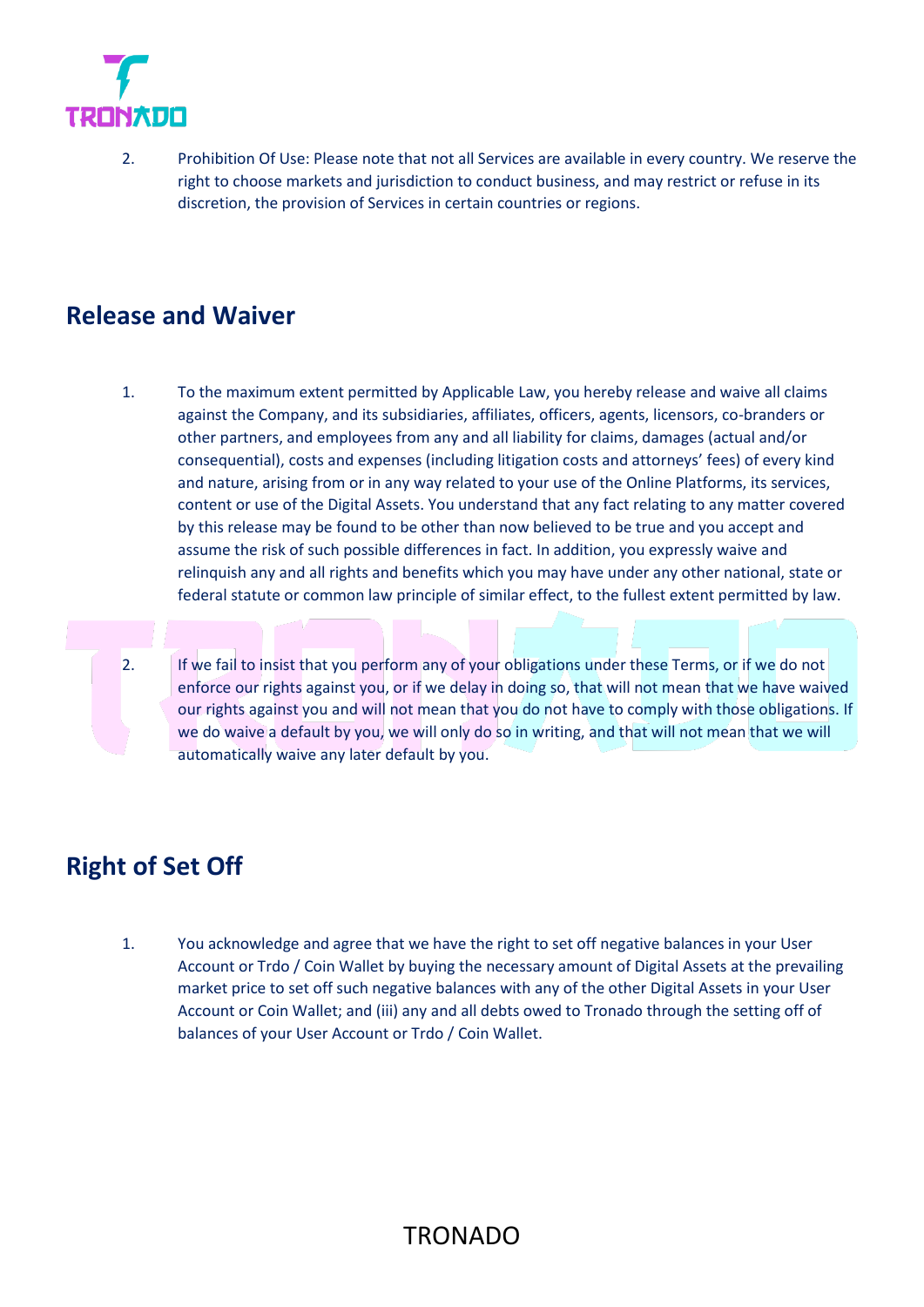

1. Please note that these Terms, its subject matter, and its formation, are governed by the laws of the Republic of Dubai and other Applicable laws.

### **Suspension and Termination**

- 1. We reserve the right to suspend, block, cancel or reverse a transaction and/or refuse to continue providing you with access to the Online Platforms are (even if even after funds have been debited from your User Account)if we discover that you: (a) incompetent to contract by virtue of your age or otherwise under these Terms or the applicable law and/or (b) in breach of the Terms (read with the Privacy Policy, AML Policy) and applicable law.
- 2. Your access to the Online Platforms may also be suspended, and your User Account may be terminated, deactivated or canceled your User Account with immediate effect if:
	- a. We detect unusual activities in the User Account;
	- b. We detect there is a violation of any terms of this user agreement and/or applicable laws.
	- c. We detect unauthorized access to the User Account; and/or
	- d. We are required to do so by an order by a court/ regulatory/government and/or statutory body or authority.
- 3. The Online Platforms are not available to persons whose name is included in any Sanctions Lists or whose membership has been suspended or terminated by us for any reason whatsoever.
- 4. Once a User Account is closed/withdrawn/cancelled/deactivated, all remaining account balance (which includes charges and liabilities owed to Us) will be payable immediately to us/ our subsidiaries/or affiliates. Upon payment of all outstanding charges to Us (if any), You will be provided with a reasonable number of business days to withdraw all funds from the account. Provided, we may maintain full custody of the funds, Digital Assets, and user data/information in the event of suspension/closure of any account arising from fraud, cyber investigations, investigations of violation of applicable law or violation of these Terms.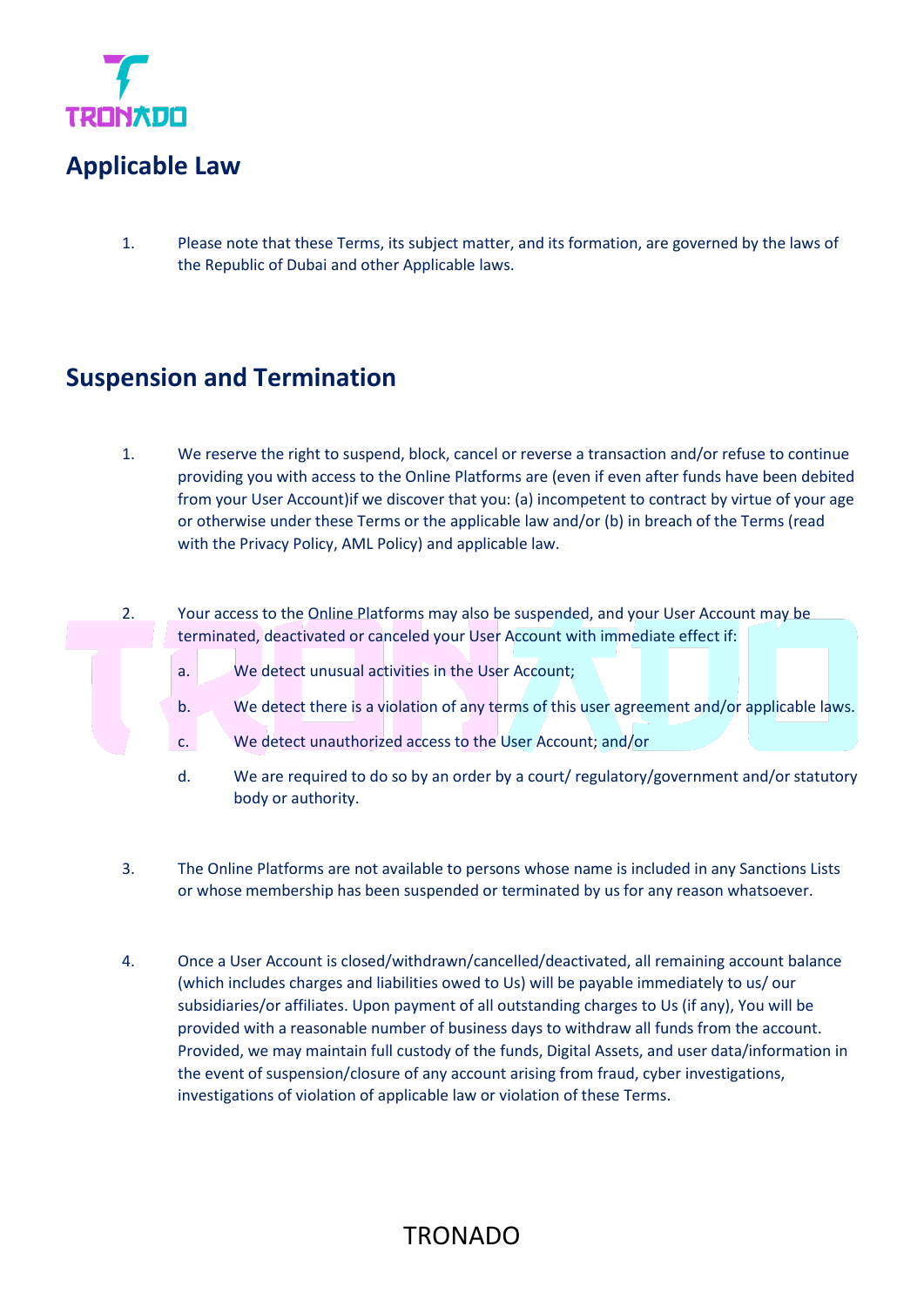

#### **General Terms**

- 1. Relationship of the Parties: Notwithstanding any provision hereof, for all purposes including without limitation execution of any order and/or transaction initiated by you through the Online Platforms, you and the Company shall be and act independently and not as a partner, joint ventures, agent, intermediary, broker or in any other fiduciary capacity. You shall not have any authority to assume or create any obligation for or on behalf of the Company, express or implied, and you shall not attempt to bind us to any contract.
- 2. Invalidity of Specific Terms: If any provision of the Terms is found by a court of competent jurisdiction to be invalid, other provisions of such the Terms shall remain in full force and effect.
- 3. Entire Agreement: These Terms, the Privacy Policy, the AML Policy, and Fees Schedules incorporated by reference herein comprise the entire understanding and agreement between you and the Company as to the subject matter hereof, and supersedes any and all prior discussions, agreements and understandings of any kind (including without limitation any prior versions of these Terms), and every nature between and among you and the Company. Section headings in these Terms are for convenience only and shall not govern the meaning or interpretation of any provision of these Terms.
- 4. Assignment: You shall not assign or transfer any right or obligation that has accrued to you under these Terms, and any attempt by you to assign or transfer such rights and obligations, shall be null and void. We may assign, novate, or transfer any or all rights and obligations that accrued in our favor under these Terms, at our sole discretion, to our subsidiaries, affiliated entities, or any other third party without any restriction.
- 5. Taxes. It is your sole responsibility to determine whether, and to what extent, any taxes apply to any transactions you conduct through the Services, and to withhold, collect, report and remit the correct amount of tax to the appropriate tax authorities. Your transaction history is available through your User Account.
- 6. Unclaimed Property. If we hold Digital Assets, and we are unable to contact you and have no record of your use of the Services for several years, applicable law may require us to report the Digital Assets as unclaimed property to the authorities in certain jurisdictions. We will try to locate you at the address shown in our records, but if we are unable to, we may be required to deliver any such Digital Assets to the authorities in certain jurisdictions as unclaimed property. We reserve the right to deduct a dormancy fee or other administrative charges from such unclaimed funds, as permitted by applicable law.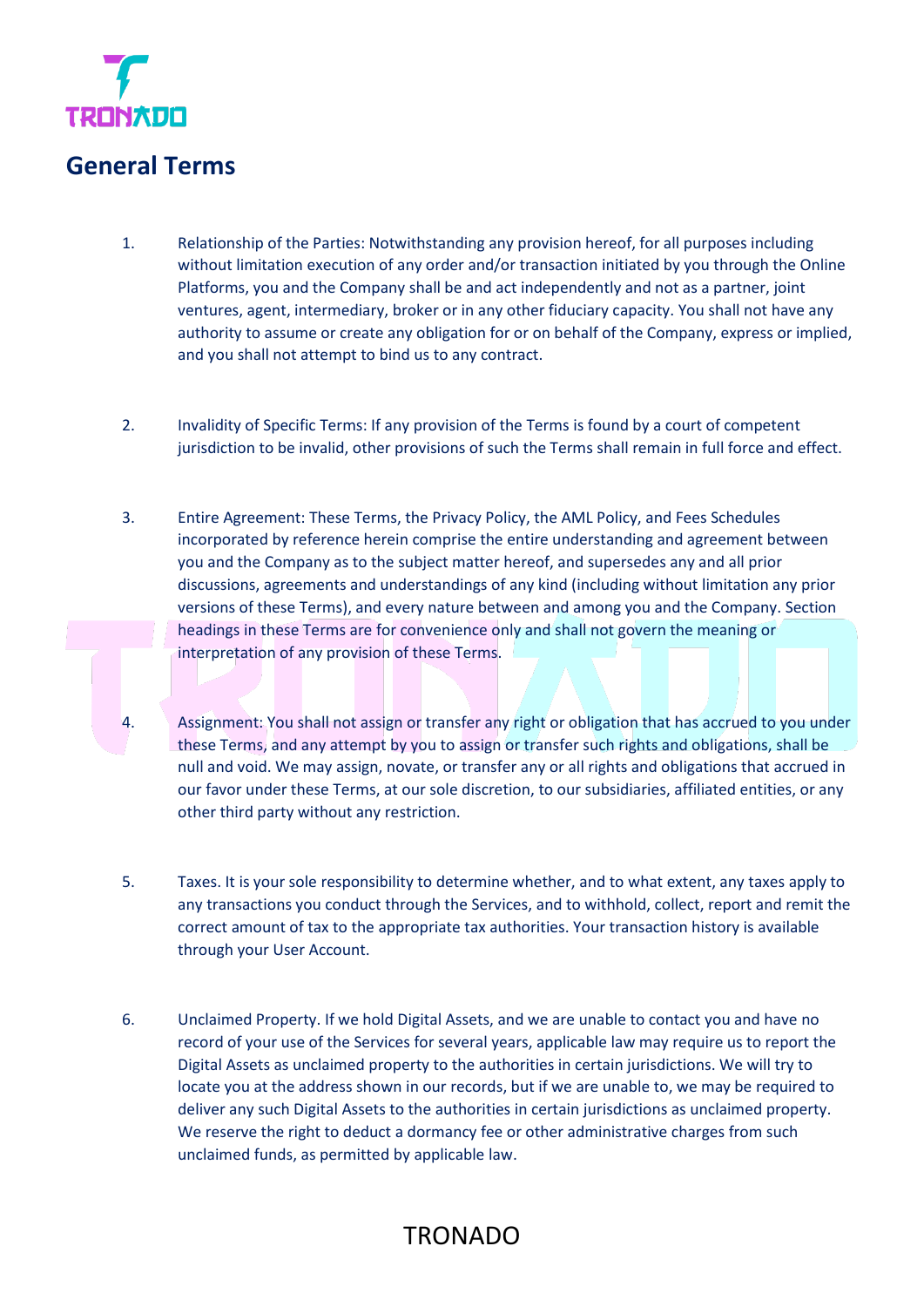

- 7. Dispute Resolution: Dispute Resolution. Please read this Arbitration Agreement carefully. It is part of your contract with Tronado and affects your rights. It contains procedures for MANDATORY BINDING ARBITRATION AND A CLASS ACTION WAIVER.
	- a. Any dispute, controversy or claim arising out of or relating to this contract, or the breach, termination or invalidity thereof, shall be settled by arbitration as follows:
	- i. In the case of disputes, controversies or claims involving Crypque IT Solutions L.L.C: You and Crypque IT Solutions L.L.C agree to resolve any claims relating to this Agreement (including any question regarding their existence, validity, termination, or any services or products provided and any representations made by us) through final and binding arbitration, except as set forth under Exceptions to Agreement to Arbitrate below. You agree to first give us an opportunity to resolve any claims by contacting us on our website / mobile / desktop applications. If we are not able to resolve your claims within 90 days of receiving the notice, you may seek relief through arbitration or in the Tribunals of Dubai, as set forth below.
	- ii. Either you or Crypque IT Solutions L.L.C may submit a dispute (after having made good faith efforts to resolve such dispute) for final and binding resolution by arbitration under the arbitration rules of the Dubai International Arbitration Centre ("DIAC"), which are deemed to be incorporated into these Terms by reference. The arbitration tribunal shall consist of a sole arbitrator to be appointed by the Arbitration Court's Approval of DIAC. The language of the arbitration hearings shall be English and the seat, or legal place, of arbitration shall be Dubai. JUDGMENT ON ANY ARBITRAL AWARD MAY BE GIVEN IN ANY COURT HAVING JURISDICTION OVER THE PARTY (OR OVER THE ASSETS OF THE PARTY) AGAINST WHOM SUCH AN AWARD IS RENDERED.
	- iii. Exceptions. Either party may instead choose to assert the claims in the SCT if the claims fall within the jurisdiction of the SCT, and either party may seek injunctive relief or other urgent equitable relief in a court of competent jurisdiction. However, for the avoidance of doubt, where the claims fall outside of the jurisdiction of the SCT, the claims will be referred to and finally resolved by DIAC arbitration.
	- iv. In the case of disputes, controversies or claims involving Crypque Private Limited, you and Crypque Private Limited agree to resolve any claims relating to this Agreement (including any question regarding their existence, validity, termination, or any services or products provided and any representations made by us) through final and binding arbitration. You agree to first give us an opportunity to resolve any claims by contacting us on our website / mobile / desktop applications. If we are not able to resolve your claims within 90 days of receiving the notice, you may seek relief through arbitration as set forth below.
	- v. Either you or Crypque Private Limited may submit a dispute (after having made good faith efforts to resolve such dispute) for final and binding resolution by arbitration under the arbitration rules of the Dubai International Arbitration Centre ("DIAC"), which are deemed to be incorporated into these Terms by reference. The arbitration tribunal shall consist of a sole arbitrator to be appointed by the Arbitration Court's Approval of DIAC.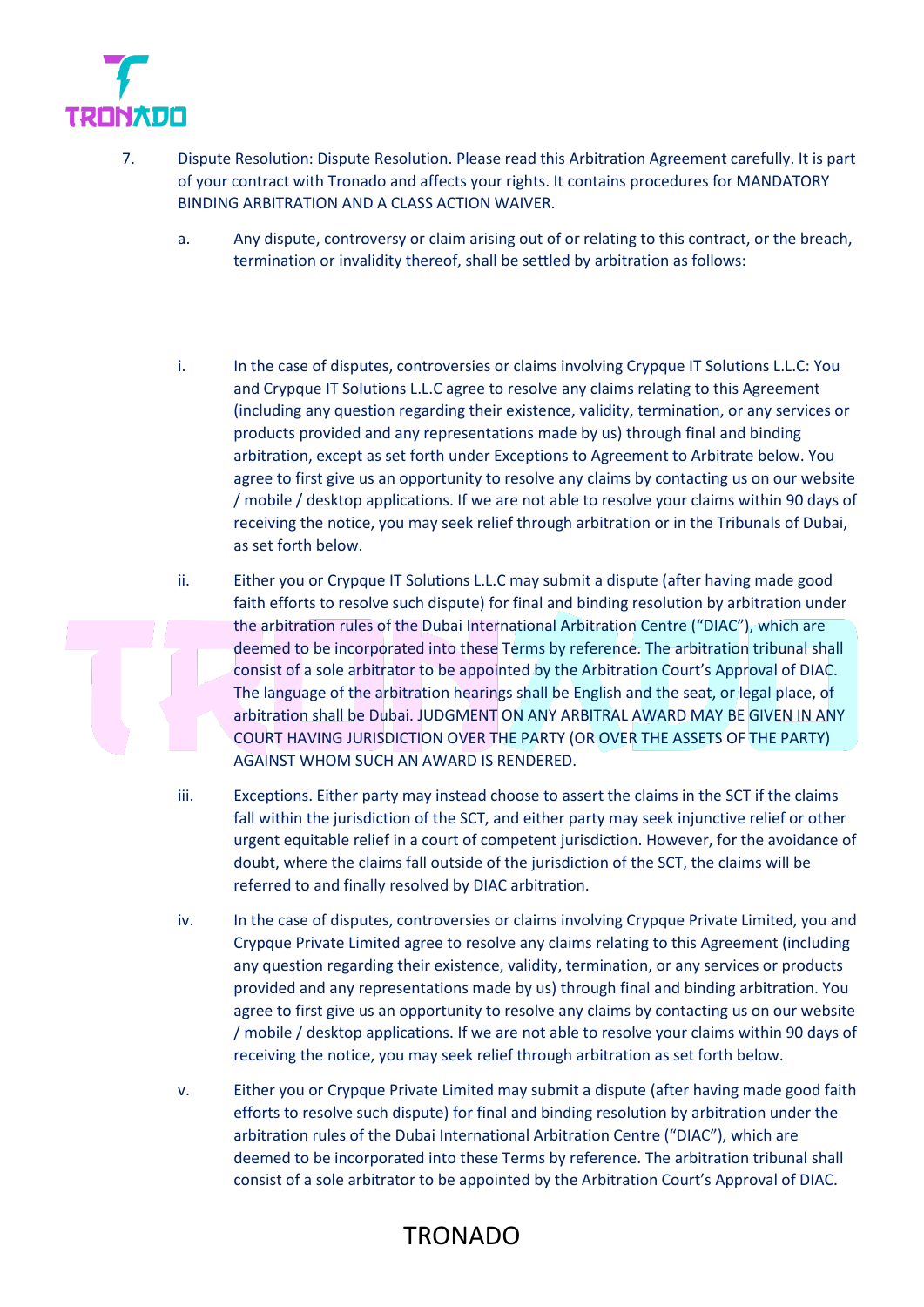

The language of the arbitration hearings shall be English and the seat of arbitration shall be Dubai.

- vi. Waiver of Jury Trial. THE PARTIES HEREBY WAIVE THEIR RIGHTS TO GO TO COURT AND HAVE A TRIAL IN FRONT OF A JUDGE OR A JURY, as applicable, instead electing that all claims and disputes shall be resolved by arbitration under this Arbitration Agreement. Arbitration procedures are typically more limited, more efficient and less costly than rules applicable in a court and are subject to very limited review by a court. In the event any litigation should arise between you and Tronado in any state or federal court in a suit to vacate or enforce an arbitration award or otherwise, YOU AND TRONADO WAIVE ALL RIGHTS TO A JURY TRIAL, instead electing that the dispute be resolved by a judge.
- vii. Waiver of Class or Consolidated Actions. ALL CLAIMS AND DISPUTES WITHIN THE SCOPE OF THIS ARBITRATION AGREEMENT MUST BE ARBITRATED OR LITIGATED ON AN INDIVIDUAL BASIS AND NOT ON A CLASS BASIS, AND CLAIMS OF MORE THAN ONE CUSTOMER OR USER CANNOT BE ARBITRATED OR LITIGATED JOINTLY OR CONSOLIDATED WITH THOSE OF ANY OTHER CUSTOMER OR USER.
- 8. Duties and Obligations of the Customer in lieu of Payment Services:
	- a. For processing of payment orders with Tronado, the customer shall be subject to terms & conditions of service, of their respective Remitter banks or payment service providers.
	- b. The Payment Order issued by the Customer, in the form as prescribed by the Remitter Bank or payment service providers, should be complete in all particulars & details. The Customer shall be responsible for the accuracy or inaccuracy of the details & particulars provided in the Payment Order for UPI / IMPS /NEFT / RTGS or any other payment services and shall comply with the terms & conditions of the remitter banks or payment service providers for the issuance of the Payment Order.
	- c. The Customer shall provide correct beneficiary details to the Remitter Banks or payment service providers at the time of availing the UPI / IMPS / NEFT / RTGS services. The Customer shall be solely responsible for entering incorrect beneficiary details, including but not limited to incorrect mobile number and/or incorrect account number, which may result in funds being transferred to an incorrect beneficiary.
	- d. The Customer agrees that in the event of any delay in the completion of the funds transfer OR any loss on account of error in the execution of the funds transfer pursuant to a Payment Order OR on account of error in relation to any of the payment services, customer shall connect to the respective Remitter Bank or payment service providers only.
	- e. UPI / IMPS / NEFT / RTGS & all or any other kinds of payment services are processed as per appropriate laws, rules & regulations under the regulatory purview of Reserve bank of India (RBI).